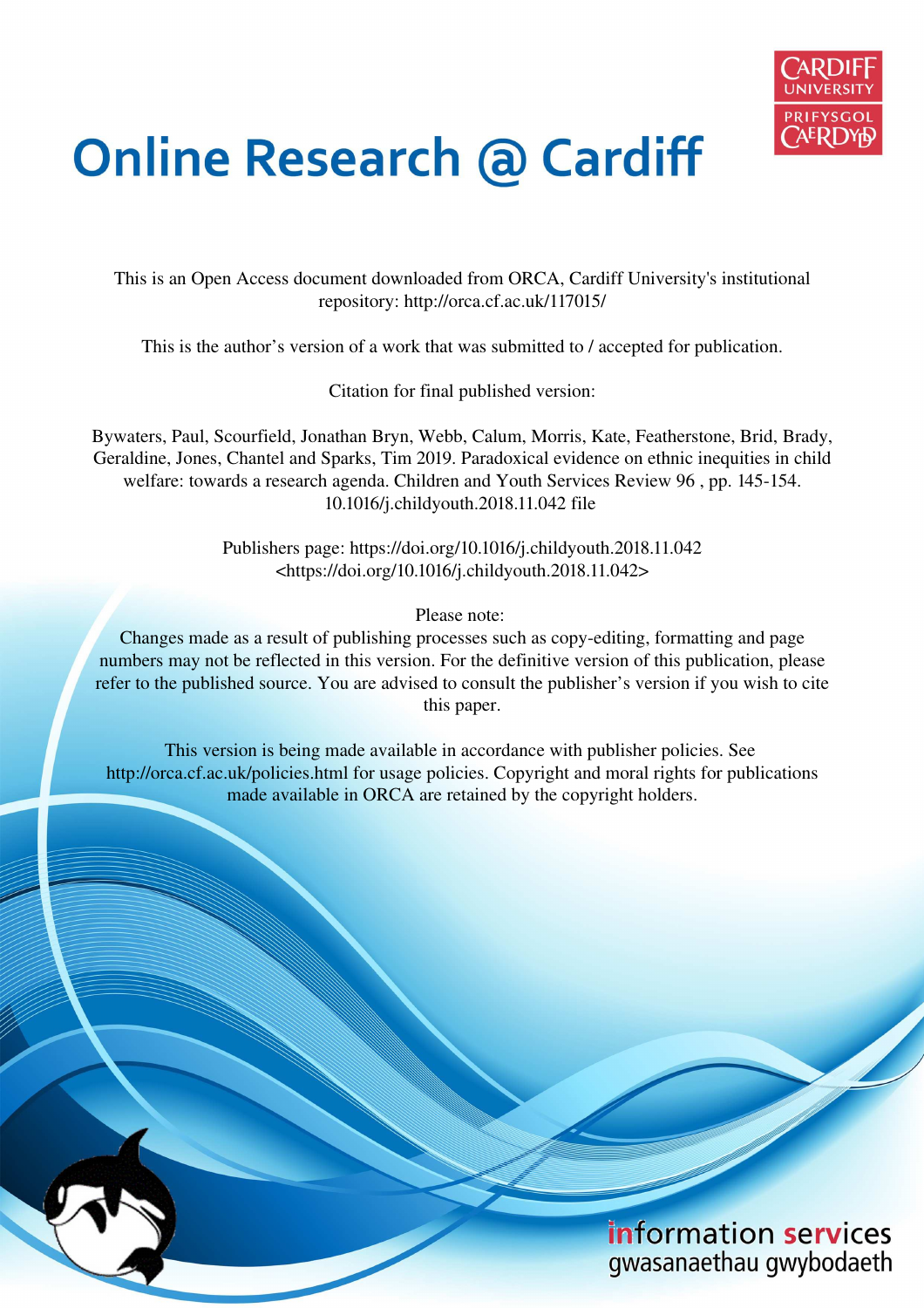# **Paradoxical evidence on ethnic inequities in child welfare: towards a research agenda**

Bywaters, P.<sup>1</sup>, Scourfield, J.<sup>2</sup>, Webb, C.<sup>3</sup>, Morris, K.<sup>3</sup>, Featherstone, B.<sup>1</sup>, Brady, G.<sup>4</sup>, Jones, C. and Sparks, T.

# **Afiliations**

- 1. University of Huddersfield, England
- 2. University of Cardiff, Wales
- 3. University of Sheffield, England
- 4. Coventry University, England

# **Email address**

P.Bywaters@hud.ac.uk

# **Correspondence to:**

P.Bywaters, 1 Albany Terrace, Leamington Spa, CV32 5LP, United Kingdom

# **Acknowledgements**

The authors wish to acknowledge the support of the Nuffield Foundation, which funded the work reported here (Grant/Award Number: KID/41925). The Nuffield Foundation is an endowed charitable trust that aims to improve social wellbeing in the widest sense. It funds research and innovation in education and social policy and also works to build capacity in education, science, and social science research. The views expressed are those of the authors and not necessarily those of the Foundation. More information is available at www.nuffieldfoundation.org.

## **Keywords**

Disparity, inequity, ethnicity, child abuse and neglect, out-of-home care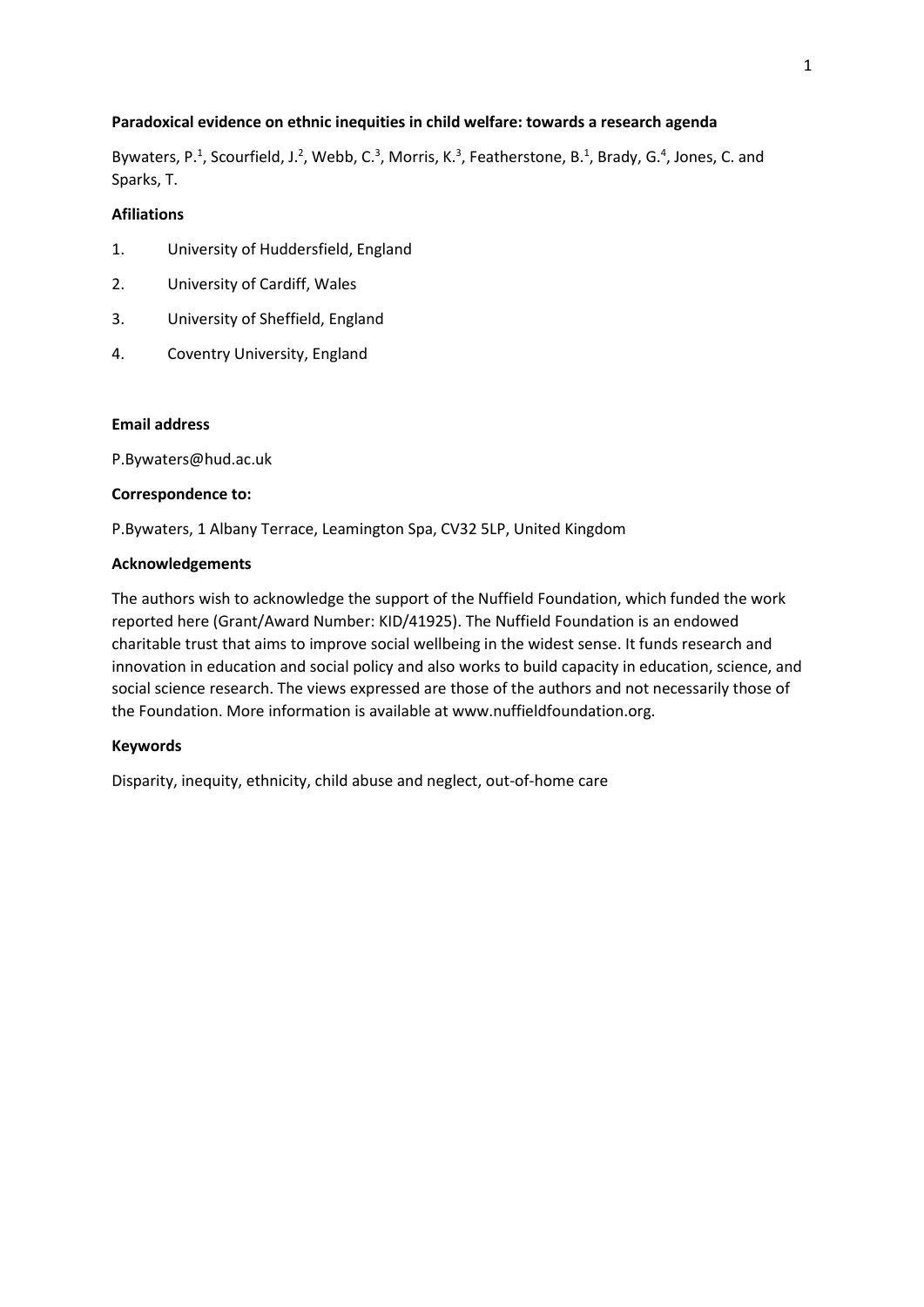#### **Paradoxical evidence on ethnic inequities in child welfare: towards a research agenda**

#### **Abstract**

This paper aims to compare developments in theory and evidence about ethnic disparities in the USA with findings from the Child Welfare Inequalities Project in England with a view to identifying key issues for a future research agenda. It has a particular focus on the relevance of the concept of the Hispanic Paradox for disparate intervention rates between ethnic populations in England. Three key theoretical dimensions for explaining such disparities are identified and outlined: artefactual, demand and supply factors. Findings from the study in England are then introduced to explore the relevance of these dimensions in a data set of over 14,000 individual children who were either on child protection plans (with substantiated child abuse or neglect) or who were 'looked after children: in out-of-home care at the 31st March 2015. While some ethnic populations were experiencing much more difficult average socio-economic circumstances (SEC) than others (using deprivation scores for small neighbourhoods as a proxy measure of family SEC), such factors were only a partial explanation for differential intervention rates between ethnic groups. Overall, large differences in intervention rates were found between ethnic categories and sub-categories which also confounded simply attributing disparities to either cultural differences, such as family patterns, or to individual or institutionalised discrimination. The potential for cost saving if intervention rates could match those ethnic groups with the lowest levels of service use would be considerable. More research is needed to ensure that data is comprehensive, reliable and valid, that there is better understanding of how socio-economic factors affect service demand and what characteristics of different ethnic populations and different approaches o service provision contribute to differential intervention rates.

#### **1. Introduction**

Progress has been made in recent years, particularly but by no means exclusively in the USA (for example, Fallon et al., 2013; Arruabarrena et al., 2016; Hyslop and Keddell, 2018), to move beyond a simplistic bias vs need approach to explaining ethnic disparities in child maltreatment and/or out-ofhome care. The development of key measures, analysis of large data sets, and the elaboration of theories to explain disparities have taken the issues forward. Underlying this progress is a concern with social justice. As Maguire-Jack et al. (2015, 2) put it, given the 'disproportionate representation of Black and Hispanic children among child maltreatment victims and the significant sequelae for victims, it is essential we understand why racial disparities occur.'

The intention of this paper is to compare developments in theory and evidence about ethnic disparities in the USA with new work in England, with the underlying objective of identifying key questions for next steps in research. It draws on the work of the Child Welfare Inequalities Project (CWIP) in the United Kingdom [\(www.coventry.ac.uk/CWIP\)](http://www.coventry.ac.uk/CWIP), presenting new findings and discussing their implications. The central focus is on apparent paradoxes in the evidence including the so-called 'Hispanic paradox' (Franzini et al., 2001; Gonzalez-Burchard, 2005; Acevedo-Garcia and Bates, 2008), first observed in relation to population health, and parallel evidence in England. This is the finding that, in the USA, despite high levels of poverty and poor access to health services, child health in the Hispanic population is relatively good compared to White children on a variety of measures. Similarly, Hispanic children have been found to have substantially lower rates of child maltreatment and placement in out-of-home care services than White or Black children, once their socio-economic circumstances have been taken into account (Puttnam-Hornstein et al., 2013; Kim and Drake, 2018). (In this paper we follow the United Kingdom convention in capitalising the terms White, Black, and Asian.) This has led to the hypothesis that there is a protective effect for children arising from some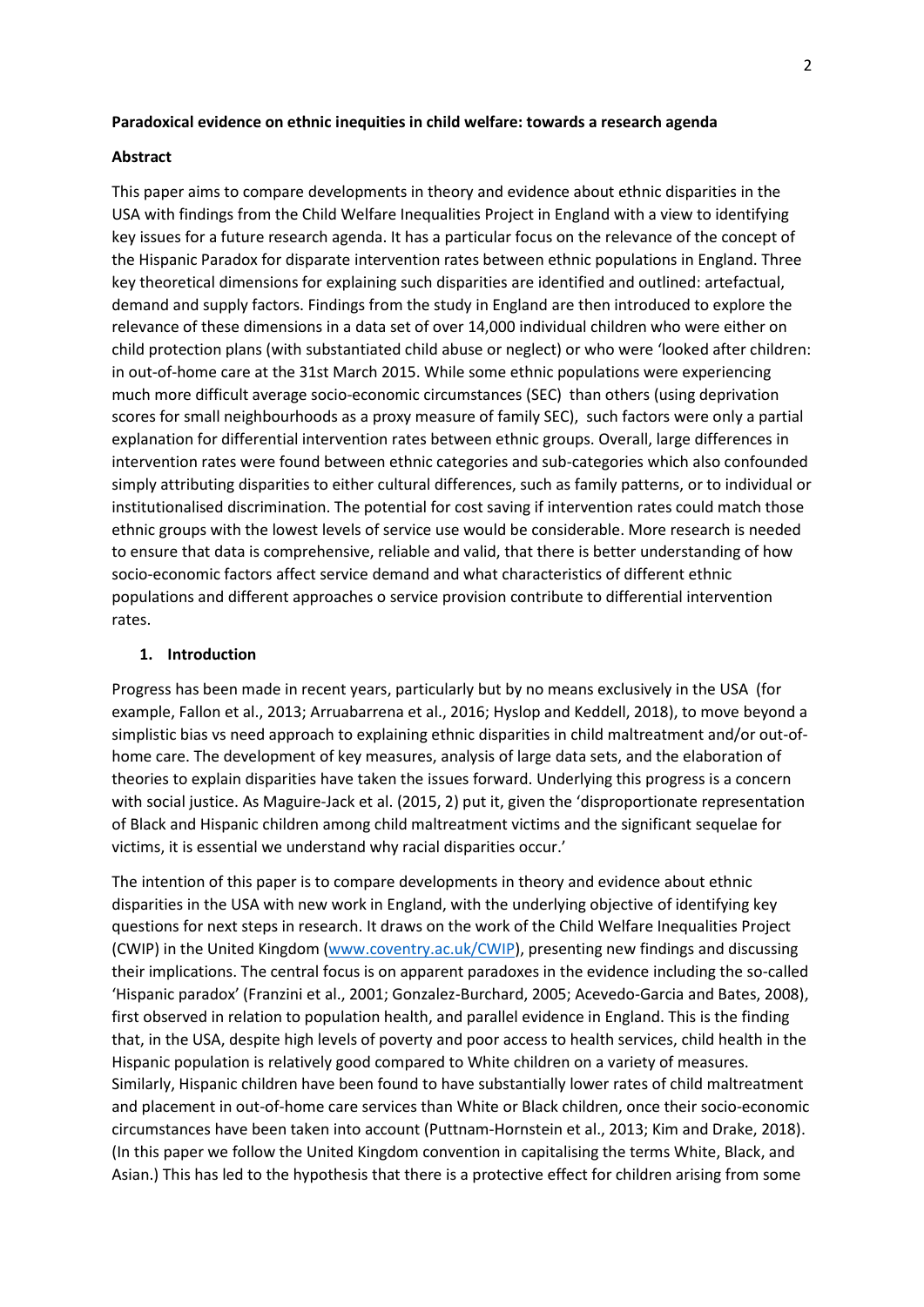aspects of Hispanic communities' social arrangements or culture. A similar position appears to be the case in England with recent studies of national (Owen and Statham, 2009), regional (Bywaters et al., 2017) and local (Biehal et al., 2018) data reporting that children categorised as 'Asian' had much lower levels of involvement with child protection services than White children, despite higher poverty rates. But, in the UK, less attention has been paid to ethnicity in children's services research and both evidence and theory are correspondingly less well developed.

In the American literature, some authors distinguish between 'disparity', as implying the presence of discrimination or biased treatment, and 'disproportionality' which simply records the fact of difference (Hill, 2006). But practice is not consistent. While Owen and Statham (2009) drew on the concepts of disparity and disproportionality, Bywaters et al. (2015, p. 100) argued for an explicit focus on inequity defined as follows: 'Child welfare inequity occurs when children and/or their parents face unequal chances, experiences or outcomes of involvement with child welfare services that are systematically associated with structural social dis/advantage and are unjust and avoidable.' This definition emphasises the structural links between social position and different rates of involvement with children's services, but crucially requires that observed differences are 'unjust and avoidable' to reach the threshold of inequity.

However, whether the language of disparity or inequity is preferred, the key focus of this article is on differential rates in both the occurrence of difficult or damaged childhoods, including maltreatment, and of child welfare service interventions, between ethnic groups. At this stage, it is not possible to simply outline policy actions that should result because the identified inequities are too little understood. Hence the attempt to draw conclusions about next steps for research.

A key weakness in such discussions of children's services is the lack of clarity about whether higher or lower rates of intervention are better for children in the short or longer term. It is sometimes suggested that if more children from a particular group face difficult circumstances, it cannot be unjust if more such children are found in out-of-home care, in fact quite the reverse. However, the counter argument is that the injustice comes not from the higher rates of intervention per se but from the inequities in childhood circumstances which lead to damaged child well-being and hence to higher intervention rates.

The focus of attention in much of the literature is on identifying groups of children who are disadvantaged or discriminated against, but there may also be positive lessons to learn if lower rates imply that some communities may be more effective than others in bringing up children. Talking in such terms reveals the controversial nature of this subject, but that should encourage rather than deter engagement with the issues.

Throughout it must be borne in mind that in the US, as in the UK, ethnic labels such as 'Hispanic' or 'Latino', 'Black' or 'Asian' are ascribed to populations with diverse backgrounds and circumstances, for example, first generation migrants from multiple nations and citizens resident for many generations. Insufficient attention is still given in policy, research and practice to differences of history, culture, circumstance and experience and the resultant over-simplifications are often built into data collection and reporting systems.

## 2. Theorising Ethnic Inequities in Child Welfare

In their summary of explanatory theories, Maguire Jack et al. (2015) address Black-White and Hispanic-White disparities separately. They seek to explain the predominant evidence that - very broadly - can be summarised as follows: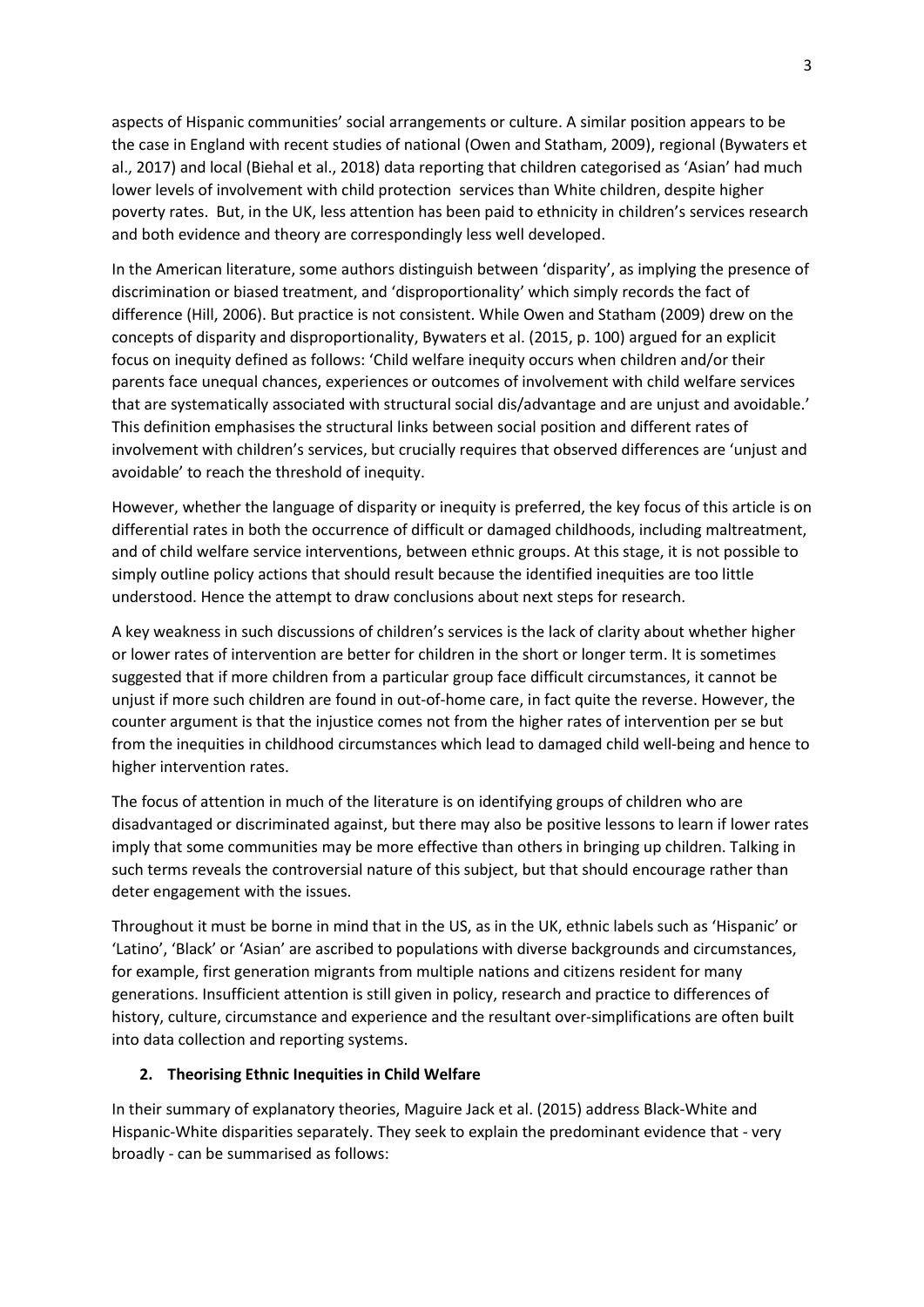- there is a strong relationship between family or neighbourhood socio-economic circumstances and either maltreatment rates or out-of-home care rates for children from all ethnic backgrounds; and
- when family or neighbourhood poverty is controlled for, both Black and Hispanic children experience lower rates of child protection intervention than White children but Black children's rates are higher than those for Hispanic children.

The same can be said for England, with 'Asian' substituted for 'Hispanic' (Bywaters et al., 2017). Put another way, while socio-economic factors are a necessary element in understanding maltreatment or intervention rates they are insufficient to explain all significant differences between ethnic groups (Bywaters et al., 2018a).

While we agree with Maguire Jack et al. (op cit.) that it is critical to unpick the subtle and multiple issues involved in ethnic disparities, including analysing the various factors affecting different ethnic groups, we suggest that it is helpful to recast the explanatory arguments in a single overarching framework with three elements (Figure 1):

- artefactual issues: data quality and coverage;
- demand: factors affecting family lives and children's wellbeing; and
- supply: factors affecting service responses.

We propose this framework in a spirit of testing out rather than asserting its value. This paper is an attempt to open up conversations about theory, methods and evidence about ethnic inequalities.

#### 2.1 Artefactual issues

The data issues are concerned with whether apparent evidence of difference is an artefact of the validity and reliability of the information collected or processed, rather than 'real'. For example, Franzini et al. (2001) found that some health data sets were based on the inaccurate assumption that Hispanic identity could be assessed from an historic list of Spanish surnames developed decades earlier by the US Bureau of the Census. The proportions of African children in state out-of-home care in England may be  $-$  in one sense  $-$  artificially low because of a wider use of private fostering arrangements which are unrecorded in official data (Bernard and Gupta, 2008). Further examples of potential artefactual issues in an English context are discussed below. One aspect to consider is the different histories and current structural positions of children described as 'Black' in an American or British context. In comparing evidence about Black children each side of the Atlantic, are we comparing like with like?

| <b>Artefactual Factors</b> | Inaccurate identification of ethnic<br>identity |                                |
|----------------------------|-------------------------------------------------|--------------------------------|
|                            | Limitations in data on out-of-home              |                                |
|                            | care                                            |                                |
|                            | Limitations in accurately identifying           |                                |
|                            | family and neighbourhood socio-                 |                                |
|                            | economic circumstances                          |                                |
| <b>Demand Factors</b>      | Socio-economic circumstances                    | Family or household level      |
|                            |                                                 | Community or neighbourhood     |
|                            |                                                 | level                          |
|                            | Family or cultural factors                      | 'Weak' family forms            |
|                            |                                                 | <b>Extended family support</b> |

#### Figure 1: Theorising Ethnic Inequalities in Child Welfare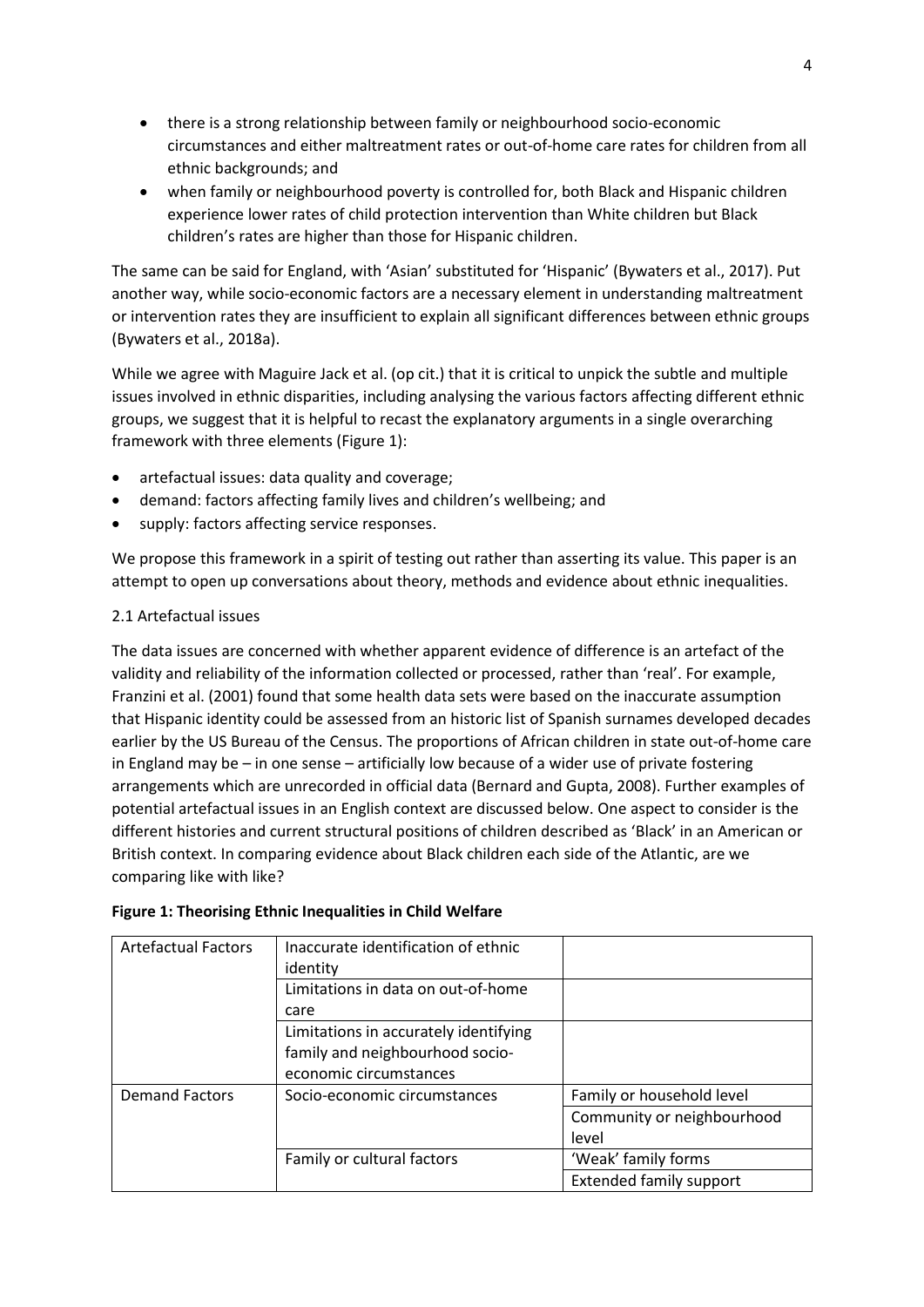|                       | Alternative sources of support       |  |
|-----------------------|--------------------------------------|--|
|                       | Resistance/resilience/refusal        |  |
|                       | Inequity in addition to disadvantage |  |
| <b>Supply Factors</b> | Institutional racism or bias         |  |
|                       | Rationing                            |  |
|                       | Visibility                           |  |
|                       | Surveillance                         |  |

## 2.2 Demand Factors

Demand factors, frequently described in terms of levels of risk, are those social, economic, environmental and political conditions affecting childhoods which may result in differential levels of need in different populations, irrespective of service provision. There are two main strands to this element. The first is that the socio-economic conditions in which children are brought up are unequally distributed so that some ethnic populations have higher levels of maltreatment or need than others, leading to higher intervention rates. This disadvantage may be at the level of the individual family or the neighbourhood. Current and past racism affecting ethnic minorities in the USA and the UK results in higher proportions of Black, Hispanic, Native American and British Asian families living in poverty and/or impoverished environments than White children. As Maguire Jack et al. (2015) point out for the US, disparities in the proportion of Black to White Americans who live in disadvantaged neighbourhoods are even greater than disparities in rates of household poverty. Drake and Rank's (2009) 'differential assortment' theory suggests that this may result from a reduced capacity of Black families to move away from disadvantaged areas compared to White families because of a variety of discriminatory obstacles. An alternative explanation could be that Black families choose to stay in neighbourhoods where they are more likely to receive support from family, friends or community organisations and/or less negative discrimination. In either case White families in disadvantaged neighbourhoods may be more likely than minority families to be living there because of more extensive additional difficulties.

The second strand theorised as affecting levels of demand between ethnic groups is family or cultural factors. For example, Maguire Jack et al. (2015, p. 3) mention 'protective social and cultural dynamics (e.g., familism, religiosity, salutary health behavior)'. McGlade et al. (2014) attribute the 'healthy Latino paradox' to cultural support for maternity, healthy eating traditions and a cultural expectation of self-less devotion to the mother role. More detailed attention to exactly what is the content of these proposed factors and how they might generate differential intervention rates is required.

Mirroring such unsatisfactory generalisations, in England there have been two contrasting approaches to linking maltreatment to family culture. For Black populations, primarily, there is a long (racist) history of assuming that family forms are weak with, for example, high proportions of single mothers, absent fathers and an over-use of physical discipline (Bernard and Harris, 2016; Gupta and Featherstone, 2016). This view was advanced to explain the widely held perception that Black children were over-represented in out-of-home care. It obviously cannot also explain the more recent evidence that Black children are, in fact, under-represented in care, once poverty levels are taken into account (Bywaters et al., 2017). Meanwhile, predominantly for Asian populations, there has been a contrasting set of assumptions about a strong extended family culture, sometimes characterised in the phrase 'they look after their own', which has been advanced at times to explain, if not justify, limited take-up of services (Dominelli, 1997). In both cases, insufficient child research has been carried out in the last twenty years either to substantiate these generalised claims of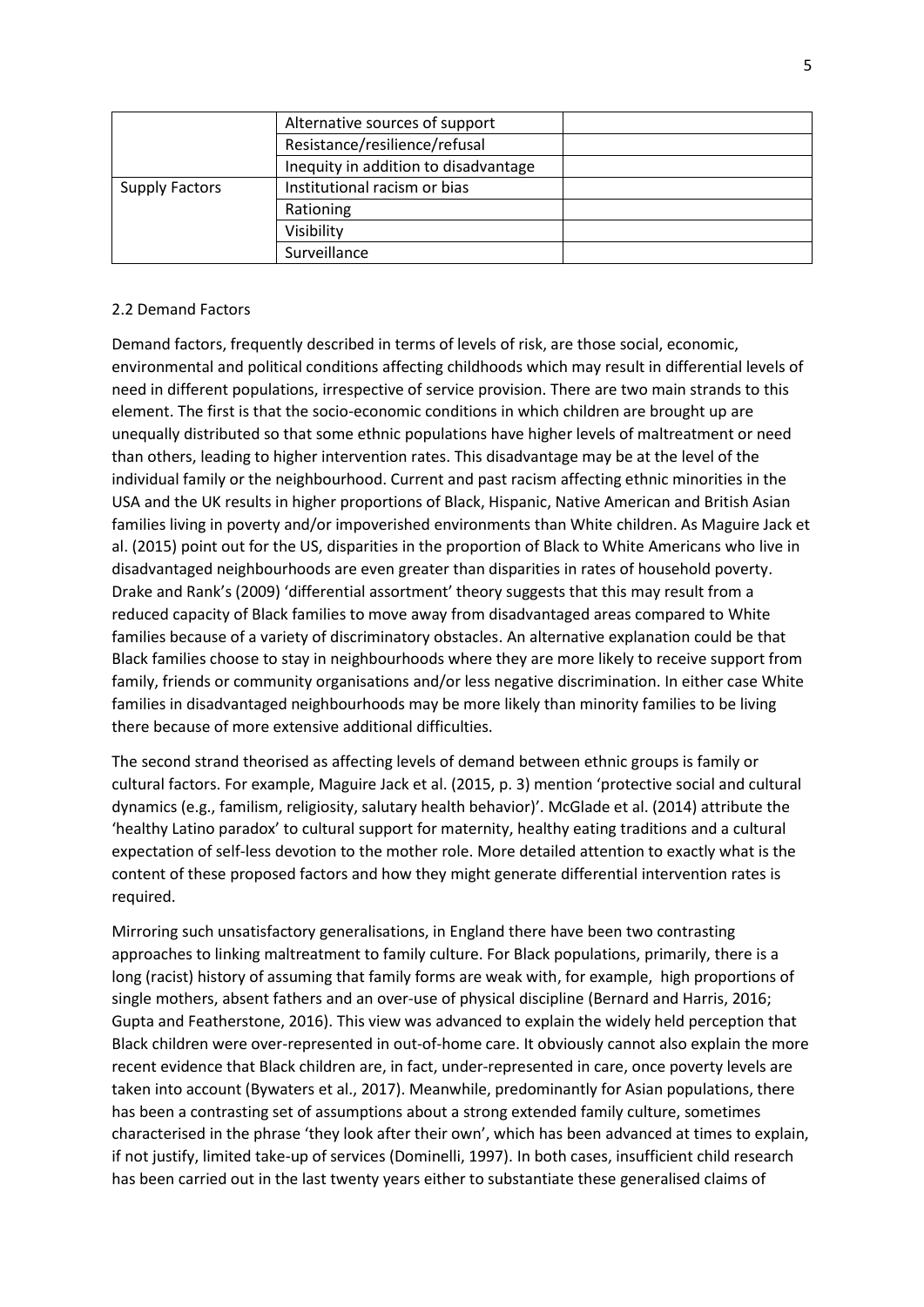family forms that differ from assumed majority norms, or to link them to children's services interventions, key issues which require addressing, as Bernard and Harris (2016) underline.

At least three other subsidiary explanatory themes relating to differential levels of demand have also not been adequately explored. One is the possibility that some communities have greater recourse to alternative sources of support that operate without much contact with public services responsible for child protection. Hence children's needs may be met without them being identified by governmental children's services. For example, some religious organisations provide strong social provision for members, whether in geographical or identity communities. The second theme is the possibility that some ethnic communities are more resistant to state surveillance than others and are effective in remaining relatively invisible. The concept of resistance to service involvement is sometimes characterised equivocally or even negatively in social work literature (Forrester et al., 2012). However, a reluctance to engage with state services which may prioritise identifying risk over family support or may provide inappropriate services for some minorities may be a sign of resilience or just refusal (Warren, 2005). Need may be present but not visible or not recognised. A third possibility is that the scale of inequality within an area - the size of the gap between the best and worst off - is an additional and separate factor to the level of family or neighbourhood socioeconomic conditions, a proposition discussed by Eckenrode (2014) and underlined by Maguire Jack et al.'s (2015) evidence. In other words, crudely, a poor family with poor neighbours may experience less stress and better support than a poor family with wealthy neighbours.

#### 2.3 Supply Factors

Supply factors are those actions of service providers and systems, including wider political and policy frameworks and public discourse, which may contribute to different responses being given to children in similar circumstances but from different ethnic groups. As with demand factors, these are theorised to take a number of forms. First, the simplest version of this is worker bias directly affecting decision-making but a more potent form of this argument is the presence of institutionalised racist processes influencing all aspects of provision and actors within it. Second, recent work both sides of the Atlantic has shown that service provision is rationed, with decisions to escalate cases or provide services subject to financial constraints (McLaughlin and Jonson-Reid, 2017). Such rationing may not fall equally between populations (Webb and Bywaters, 2018).

Third, issues of reach/access may mean that some populations are more likely to be visible to scrutiny than others. For example, there is a suggestion that low take-up and/or low provision of pre-school health and child care provision means that Hispanic families are less likely to come into contact with service providers who would refer or report child welfare problems. As Maguire Jack et al. (2015) exemplify, these access limitations may result from conflicts around migration and citizenship status with undocumented families likely to be ineligible for services, while the negative publicity and policies around migration make minority families as a whole less likely to participate in public programmes. Similar evidence from England has been apparent in the experiences of ethnic minority residents, entitled to services as British citizens but subject to 'hostile environment' Home Office policies which have made them unable to claim such entitlements, with negative consequences for employment, benefits, housing, health care and travel (Sim and Mackie, 2018). Many barriers to equal access have been identified. Fourth, similar to but distinct from the last point, some populations or neighbourhoods may be subject to greater surveillance than others because of assumptions or perceptions about differential levels of risk.

As this summary has implied, and Maguire Jack et al. also argue, the existence of and explanations for the Hispanic paradox are likely to be neither simple nor universal; factors influencing ethnic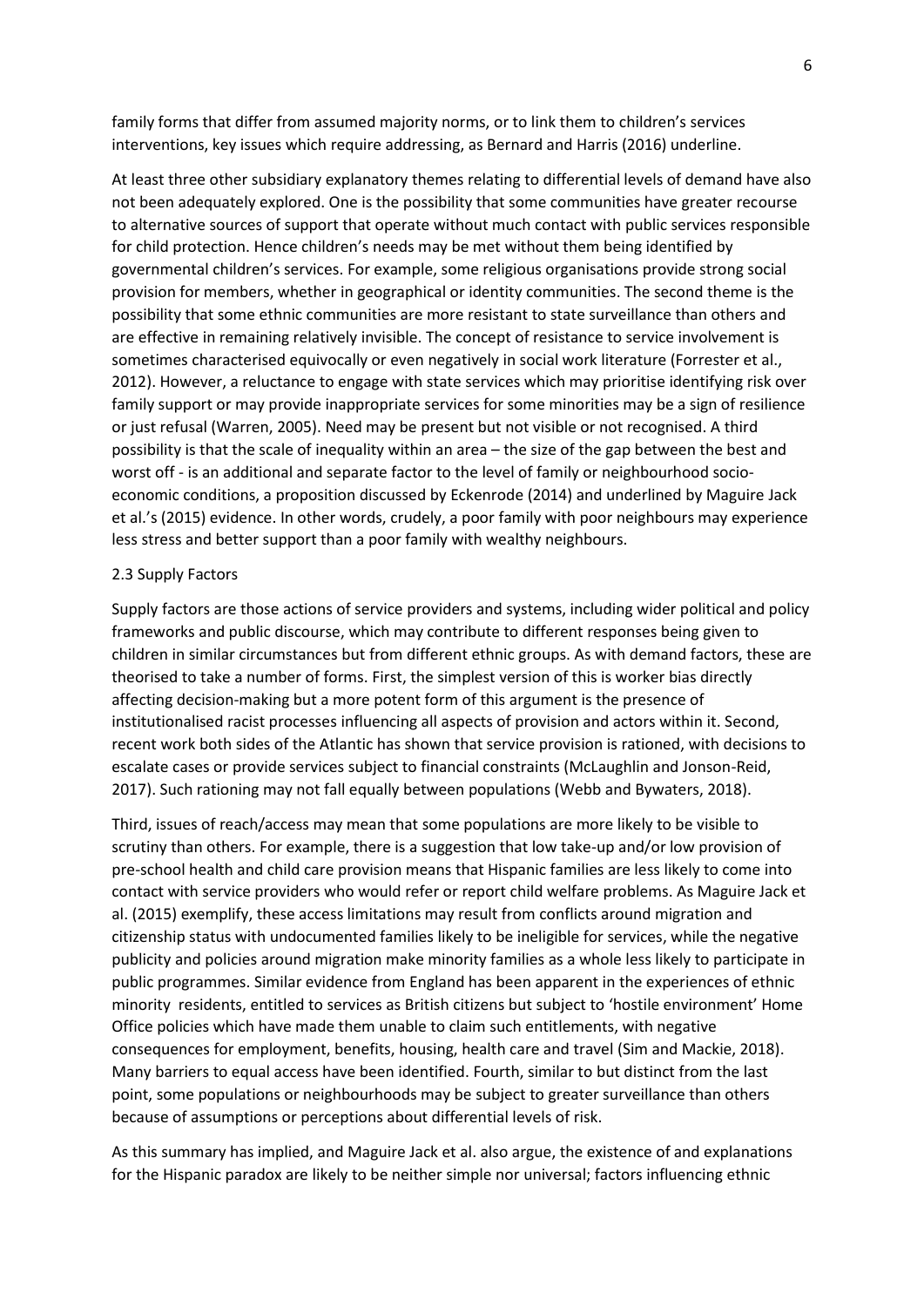inequities are multiple and complex. Moving beyond over-simple approaches to large disparities between ethnic groups requires both better theory and better evidence. Having outlined an extended theoretical framework, we now turn to the new evidence from England as a test case. The evidence bears on some but not all of these hypothesised elements.

#### 3. Methods

The Child Welfare Inequalities Project (www.coventry.ac.uk/CWIP) funded by the Nuffield Foundation (Grant reference: KID 41935) is a research programme which aimed to identify and understand inequalities in the proportion of children on child protection registers or plans or who were being looked after in out-of-home care in 55 local authorities (LAs) or Trusts across the four United Kingdom countries: England, Northern Ireland, Scotland and Wales. Ethical approval was secured from the Coventry University Research Ethics Committee and from the national Association of Directors of Children's Services, as well as from the participating local authorities. LAs are responsible for the provision of children's services in their area, albeit within national legal and policy frameworks and whilst receiving substantial central government funding. The project built upon a large pilot study conducted in thirteen LAs in the West Midlands region of England, including data on ethnicity previously reported (Bywaters et al., 2017). The project was seen as providing the building blocks for future research on child welfare inequalities by establishing and testing core definitions, data availability and validity, measures and analytical techniques. Findings therefore include the outcomes of these processes alongside quantitative and qualitative data, as seen in the section on artefactual issues below (4.1).

The quantitative element of the programme involved the analysis of basic data (age, gender and ethnicity) about children who were either on a child protection plan ( $n = 6310$ ) or who were in outof-home care (n = 8090), i.e. 'children looked after' in English legal terminology, on March  $31^{st}$  2015. A child is placed on a child protection plan following an assessment and multi-agency decision making process where there is considered to be a substantiated risk to their health or development. The individual socio-economic circumstances of children were not available (see below) so, as a proxy measure, the Index of Multiple Deprivation (IMD) score for the small neighbourhood in which they lived was used. In the case of looked after children, the neighbourhood from which the child was admitted to care was used. These small neighbourhoods, middle layer super output areas or MSOAs, contained average populations of around 7500 of whom roughly 20% were aged 0-17. IMD scores for all MSOAs in England were ranked and divided into quintiles, from the least deprived twenty percent of MSOAs nationally, quintile 1, to the most deprived twenty percent nationally, quintile 5. Child welfare interventions were analysed as rates per 10,000 children.

Because no quantitative data were available on ethnicity in the Northern Ireland sample, and the numbers of children from ethnic minorities are small in Scotland and Wales, the descriptive data presented here are from the representative sample of 18 local authorities in England where 26 per cent of the 1.4 million children aged  $0 - 17$  in the population were identified in ethnic categories other than White British, including 5 per cent as 'Mixed'; 10 per cent as 'Asian' and 5 per cent as Black (See Table 1). The 18 LAs included around 12% of the population in England, were spread through the 10 regions and included a range of councils covering predominantly rural and overwhelmingly urban environments, with a range of average levels of deprivation and proportions of ethnic minority children in their populations.

Table 1: CWIP Sample: Population Aged 0-17 by Ethnic Category and Deprivation Quintile, Number and Percentage of Total, Source: 2011 Census. Quintile 1 is least deprived.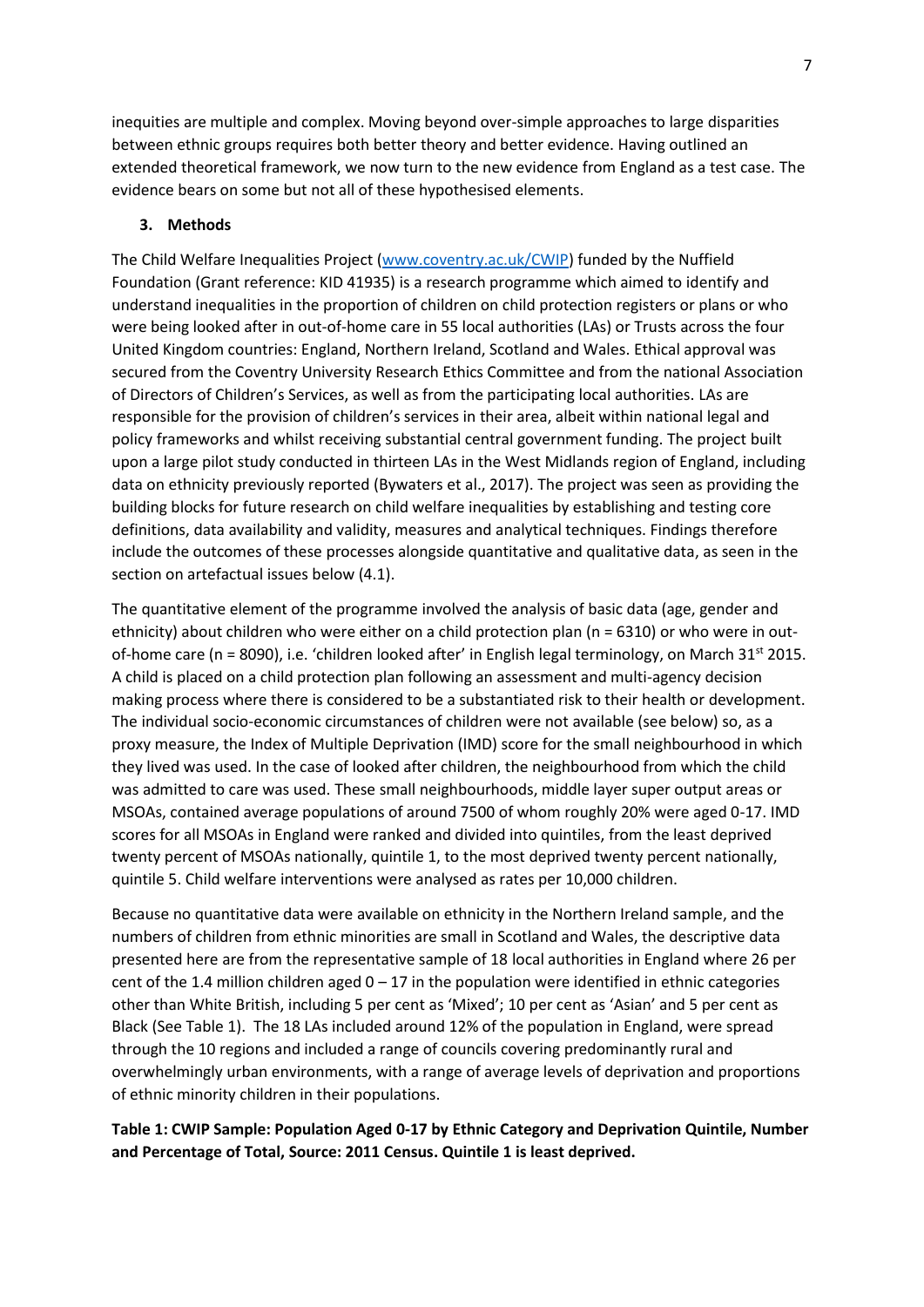| <b>Sample Population</b>            | <b>Deprivation Quintiles</b> |        |        |        |        |            | % of           |
|-------------------------------------|------------------------------|--------|--------|--------|--------|------------|----------------|
|                                     | 1                            | 2      | 3      | 4      | 5      | <b>ALL</b> | total          |
| <b>White British</b>                | 223672                       | 257620 | 171516 | 162279 | 217041 | 1032128    | 74             |
| <b>White Irish</b>                  | 929                          | 981    | 1010   | 989    | 695    | 4604       | 0              |
| <b>White Romany/Irish Traveller</b> | 457                          | 611    | 339    | 440    | 770    | 2617       | 0              |
| <b>White Other</b>                  | 7884                         | 10563  | 9123   | 14455  | 19562  | 61587      | 4              |
| <b>Mixed White and Black</b>        |                              |        |        |        |        |            |                |
| Caribbean                           | 2329                         | 2737   | 3072   | 5001   | 10514  | 23653      | $\overline{2}$ |
| <b>Mixed White and Black</b>        |                              |        |        |        |        |            |                |
| African                             | 1145                         | 1449   | 1464   | 2213   | 4388   | 10659      | 1              |
| <b>Mixed White and Asian</b>        | 4188                         | 4255   | 3083   | 3778   | 4947   | 20251      | 1              |
| <b>Mixed Other</b>                  | 2229                         | 2681   | 2424   | 3421   | 5108   | 15863      | 1              |
| <b>Asian Indian</b>                 | 8045                         | 9462   | 9406   | 10440  | 11842  | 49195      | 4              |
| Asian Pakistani                     | 2442                         | 3399   | 3636   | 7592   | 14597  | 31666      | 2              |
| Asian Bangladeshi                   | 704                          | 811    | 1256   | 3422   | 8576   | 14769      | 1              |
| <b>Chinese</b>                      | 1404                         | 1685   | 966    | 1200   | 1939   | 7194       | 1              |
| <b>Asian Other</b>                  | 3003                         | 5458   | 6666   | 7558   | 7522   | 30207      | 2              |
| <b>Black African</b>                | 1674                         | 2564   | 4320   | 8333   | 20814  | 37705      | 3              |
| <b>Black Caribbean</b>              | 514                          | 933    | 2073   | 3837   | 7975   | 15332      | 1              |
| <b>Black Other</b>                  | 569                          | 1196   | 2108   | 3686   | 7516   | 15075      | 1              |
| Other 'other'                       | 1626                         | 2585   | 4085   | 8404   | 9568   | 26268      | $\overline{2}$ |
| All                                 | 262814                       | 308990 | 226547 | 247048 | 353374 | 1398773    | 100            |

## **Findings**

#### **4.1 Artefactual Issues: Data Quality and Coverage**

There are five key matters which require consideration when judging the reliability and validity of the data recording processes in England for the purposes of assessing ethnic inequalities. The first is the problem of the categories used, although no categorisation system can be perfect. With slight variations, two sets of categories are used to record ethnicity in England. Most commonly, ethnic identities are collapsed into five broad headings: White, Mixed, Asian, Black and Other. These categories are based on a wider set of sub-categories in each of the five over-arching headings (see Table 1). The categories are used in the national census which informs most statistical data collection relating to ethnicity in England. It can immediately be seen that both the narrow and wider categories are problematic because they create a set of headings which may neither relate to key identities people hold for themselves nor to those ascribed by others (Thoburn, 2016). For example, even within the sub-categories such headings as 'Black African' include people whose identities encompass many nations, religions and allegiances (Bernard and Gupta, 2008). For some English will be a first language, for others it will not. These differences within categories may be important to people's sense of identity, reflected in their socio-economic circumstances and lead to differential treatment by state and non-state actors. Whether Black people identify as African, Caribbean or Other can be a personal/political decision or one which depends on the context in which the question is being asked. The 'Mixed' category is particularly problematic. It is unclear whether, when or how frequently children who might be considered, for example, to be in the 'Mixed White and Black Caribbean' or 'Mixed White and Black African' categories, may choose simply to identify themselves or be identified by others as Black. Similarly it is unknown whether people with Mixed Asian and White heritage may identify themselves as Asian – or White. It is also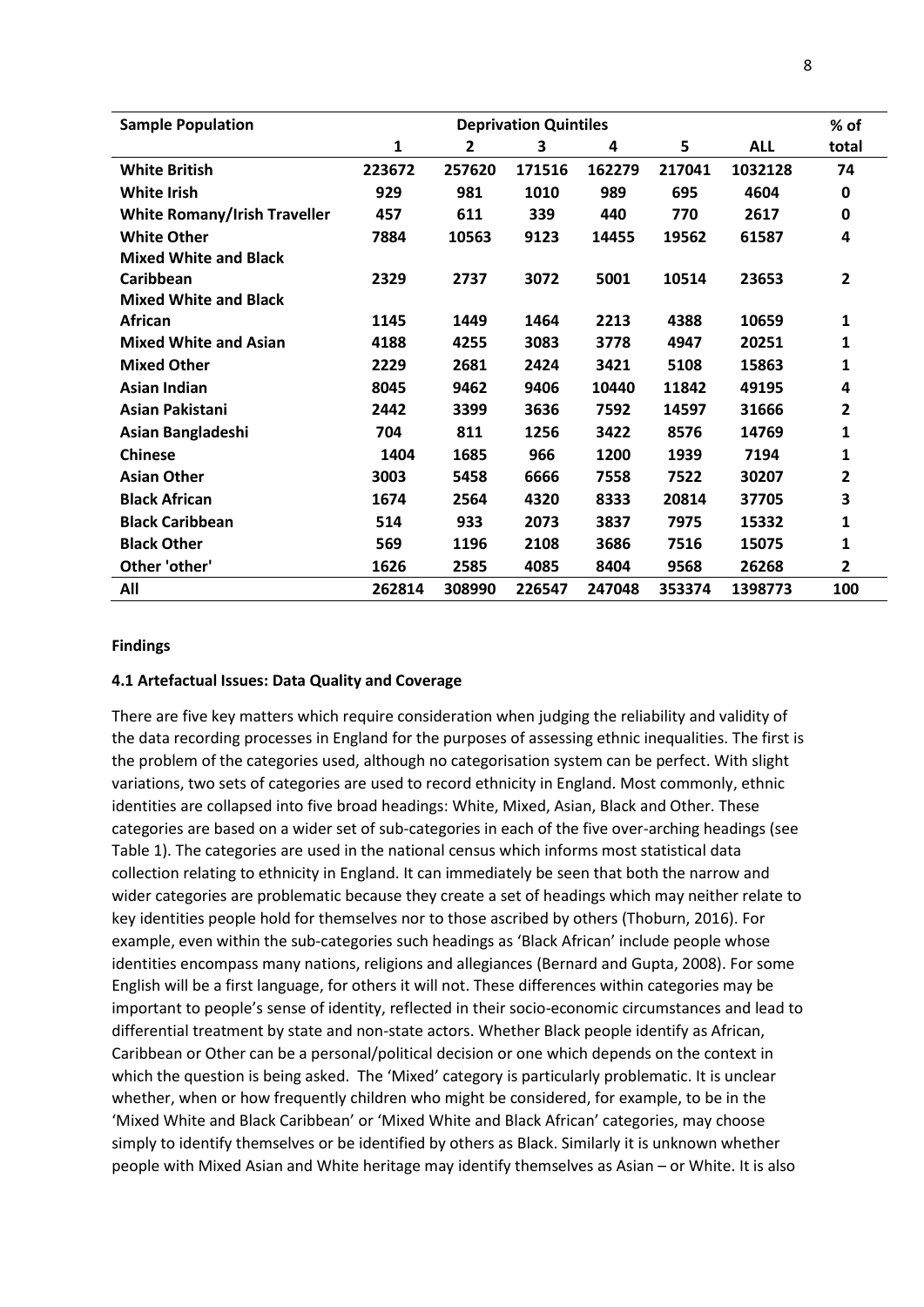not known how social workers responsible for recording data on the ethnicity of children will record the ethnicity of a child whose parents have differing ethnicities. Because the Mixed heritage category is particularly unreliable but in unknown ways, relatively little attention is paid to the intervention rates for Mixed heritage children in our subsequent analysis, although the evidence consistently suggests relatively high rates of intervention overall and after controlling for deprivation.

The second key issue is the consistency of the process by which children have their identities categorised in children's services data returns. It is unclear to what extent these identities are selfdetermined or ascribed by those recording the data or how consistent this decision making is between LAs. The main positive fact about the data is that almost all children do have an ascribed ethnic identity: there are relatively few for whom no ethnic category is recorded.

Third, the absence of any information about the parents or households of the children identified in children's services data presents a key problem. The two main annual returns which provide the data published by the Department for Education in England, one on 'Children in Need' and the other on 'Children Looked After' focus almost exclusively on children and service processes. There are neither socio-demographic data about parents (age, marital status, family size, religion, first language, migration status) nor are there socio-economic data (income size, sources and security, employment, education, health, housing type and quality). There are also no large scale representative studies of these factors for the parents of children in contact with children's services. This makes judgements about the impact of socio-economic factors difficult and evidentially weak.

Fourth, and linked to the previous point, it is unclear whether the method of ascribing socioeconomic status by linking children's home addresses to IMD ranks is equally valid for ethnic majority and minority families. Factors discussed above (2.2) may constrain geographical mobility more significantly for minority than majority families. Data on children's service contact (see Tables below) show a much less clear social gradient for children from minority categories than for the White British majority. This may be evidence that ascribing individual family socio-economic status to their MSOA is a less accurate proxy measure for minority than for majority families. In the absence of individual studies of socio-economic status, results based on neighbourhood deprivation as a marker of individual socio-economic status must be treated with caution.

Finally, in order to calculate the proportion of children in different ethnic categories who are receiving CP or CLA interventions, up-to-date demographic data are required about the wider child population. However, while overall population data are updated annually in mid-year estimates produced by the Office of National Statistics, there are no updated data at neighbourhood or even LA level by ethnic category. In order to calculate intervention rates, therefore, the most recent available population data are from the 2011 Census. However, the estimates produced by the Ethpop project of the University of Leeds (https://www.ethpop.org/index.html) suggests that for some ethnic categories the child population increased by over 20% between the Census and 2016 while for others it remained constant or fell. Using the 2011 Census as the denominator in calculating rates is, therefore, becoming increasingly inaccurate.

## 4.2 Demand

As has widely been reported in the USA and previously reported for England in the West Midlands study, rates of substantiated child maltreatment or out-of-home care are significantly related to the socio-economic circumstances of families. While overall out-of-home care rates for Black children are higher than those for White (Table 3), they reflect the much greater proportion of Black than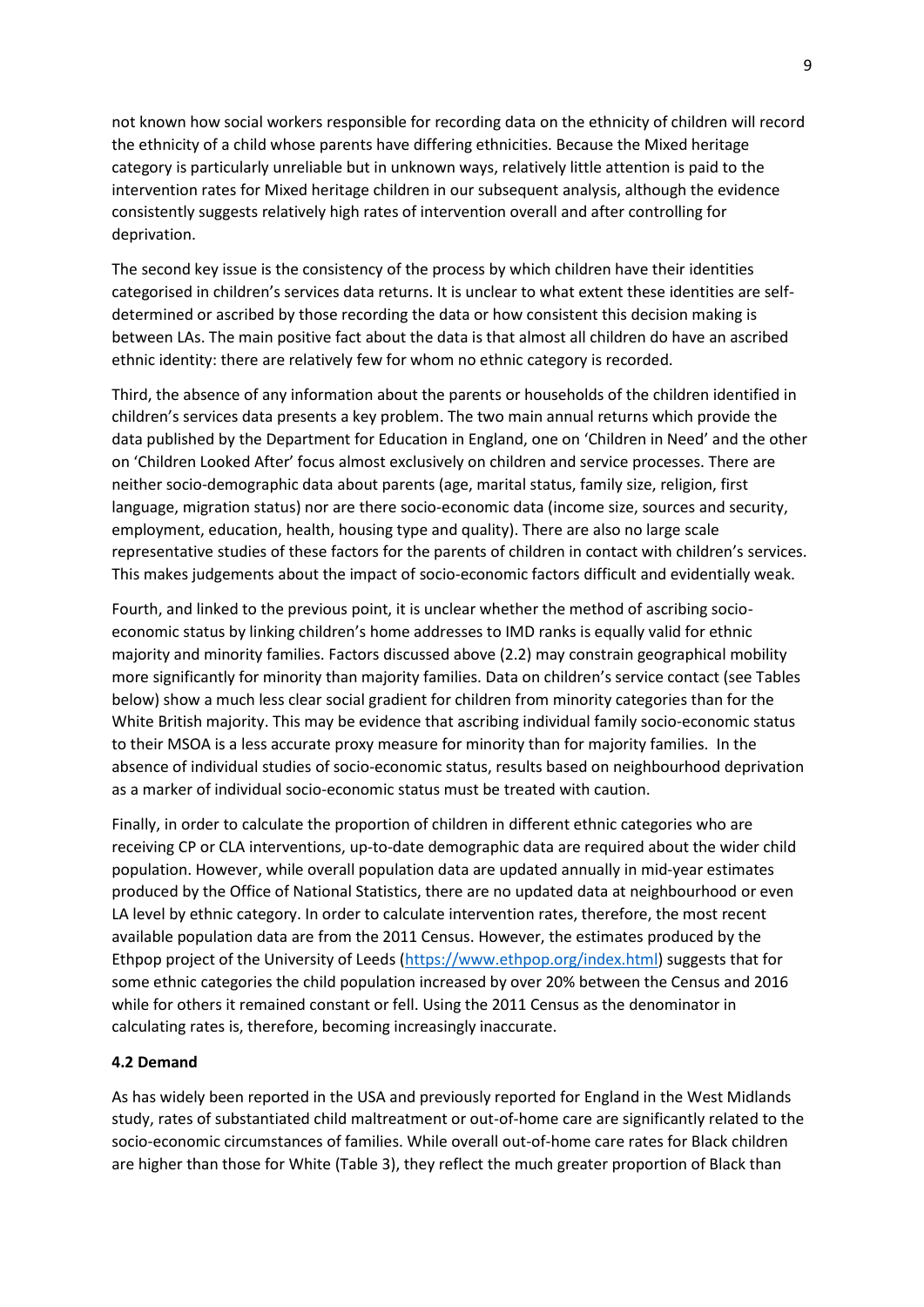White children in the UK (or the USA) living in disadvantaged socio-economic circumstances. As Table 2 shows, around half of all Black children in the representative sample were living in the most deprived 20 per cent of neighbourhoods in England at the time of the 2011 census, compared to only around one in five White British children. Indian children had an economic profile not too dissimilar to White British children but, overall, Pakistani and, especially, Bangladeshi children were much more likely to be living in disadvantaged circumstances.

| <b>Sample Population (%)</b>           |    |    | <b>Deprivation Quintiles</b> |    |    |            |
|----------------------------------------|----|----|------------------------------|----|----|------------|
|                                        | 1  | 2  | 3                            | 4  | 5  | <b>ALL</b> |
| <b>White British</b>                   | 22 | 25 | 17                           | 16 | 21 | 100        |
| <b>White Irish</b>                     | 20 | 21 | 22                           | 21 | 15 | 100        |
| <b>White Romany/Irish Traveller</b>    | 17 | 23 | 13                           | 17 | 29 | 100        |
| <b>White Other</b>                     | 13 | 17 | 15                           | 23 | 32 | 100        |
| <b>Mixed White and Black Caribbean</b> | 10 | 12 | 13                           | 21 | 44 | 100        |
| <b>Mixed White and Black African</b>   | 11 | 14 | 14                           | 21 | 41 | 100        |
| <b>Mixed White and Asian</b>           | 21 | 21 | 15                           | 19 | 24 | 100        |
| <b>Mixed Other</b>                     | 14 | 17 | 15                           | 22 | 32 | 100        |
| <b>Asian Indian</b>                    | 16 | 19 | 19                           | 21 | 24 | 100        |
| Asian Pakistani                        | 8  | 11 | 11                           | 24 | 46 | 100        |
| Asian Bangladeshi                      | 5  | 5  | 9                            | 23 | 58 | 100        |
| <b>Chinese</b>                         | 20 | 23 | 13                           | 17 | 27 | 100        |
| <b>Asian Other</b>                     | 10 | 18 | 22                           | 25 | 25 | 100        |
| <b>Black African</b>                   | 4  | 7  | 11                           | 22 | 55 | 100        |
| <b>Black Caribbean</b>                 | 3  | 6  | 14                           | 25 | 52 | 100        |
| <b>Black Other</b>                     | 4  | 8  | 14                           | 24 | 50 | 100        |
| Other 'other'                          | 6  | 10 | 16                           | 32 | 36 | 100        |
| All                                    | 19 | 22 | 16                           | 18 | 25 | 100        |

**Table 2: CWIP Sample: Population Aged 0-17 by Ethnic Category and Deprivation Quintile, Percentage of Total, Source: 2011 Census and IMD 2015. Quintile 1 is least deprived.** 

# **4.3 Demand and Supply: Overall and in high deprivation neighbourhoods**

Overall out-of-home care rates for Black and Mixed Heritage children were substantially higher than those for White children (Table 3) but overall child protection plan rates for Black and White children were similar.

**Table 3: CWIP Sample: Children on child protection plans and children looked after by ethnic category, rates per 10,000 children, overall. Source: CWIP Sample and 2011 Census.** 

|              | <b>Children on Child</b> | Children            |            |
|--------------|--------------------------|---------------------|------------|
|              | <b>Protection Plans</b>  | <b>Looked After</b> | Combined:  |
| All          | (CP)                     | (CLA)               | $CP + CLA$ |
|              |                          | Rates               |            |
| White        | 50                       | 64                  | 114        |
| <b>Mixed</b> | 84                       | 99                  | 183        |
| Asian        | 23                       | 22                  | 45         |
| <b>Black</b> | 47                       | 87                  | 134        |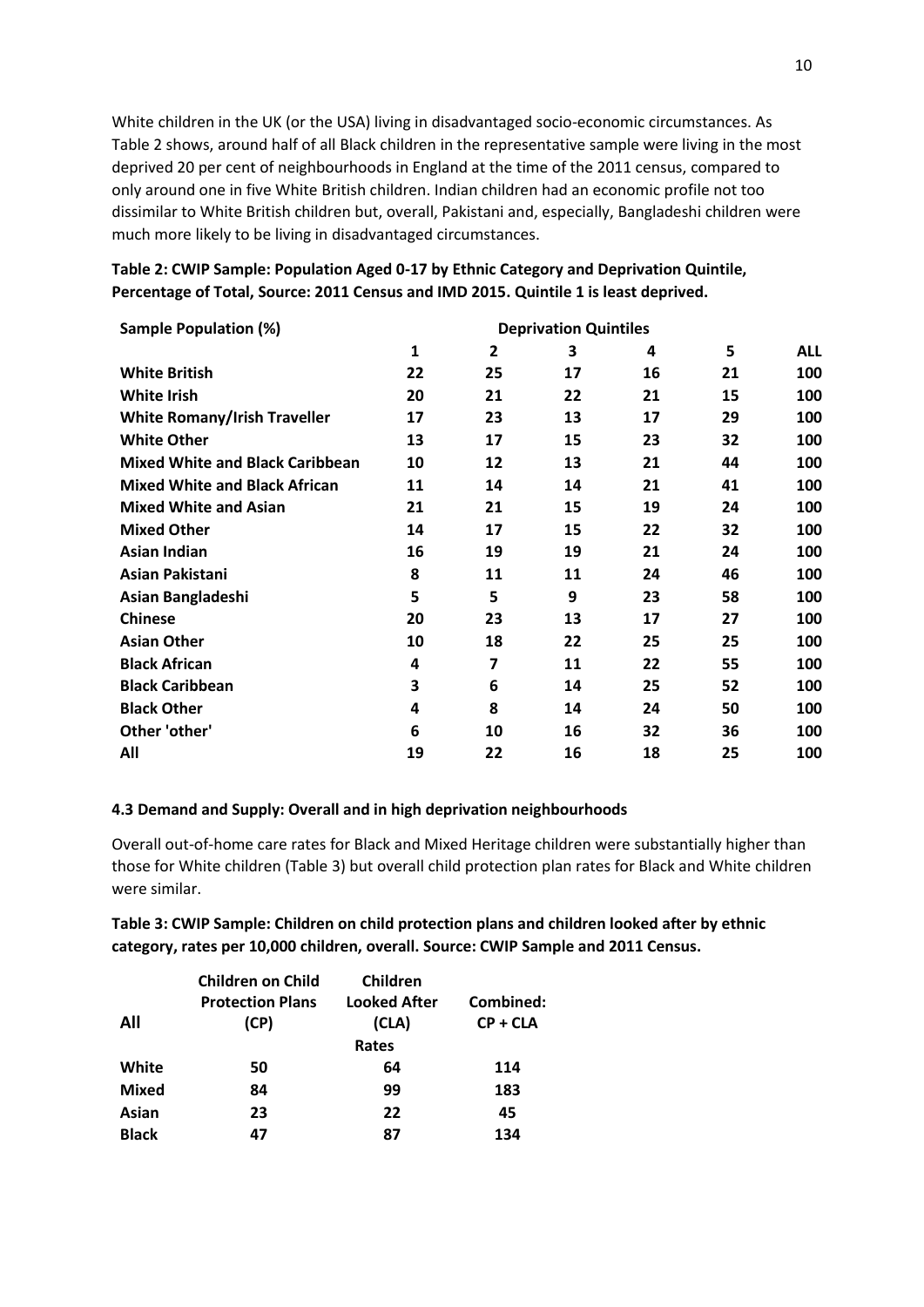However, in the most deprived 40 per cent of neighbourhoods where three quarters of Black children were living, child protection plan rates were lower for African, Caribbean and Black Other children than for White children (Table 4). Deprivation quintiles are grouped because numbers are small in some cells, especially in low deprivation neighbourhoods.

**Table 4: CWIP Sample: Children on child protection plans by ethnic category, and deprivation quintiles, rates per 10,000 children. Source: CWIP Sample and 2011 Census. Quintile 1 is least deprived.** 

| <b>Deprivation quintiles</b> |       |              |             |       |            |       |
|------------------------------|-------|--------------|-------------|-------|------------|-------|
|                              |       | Lower: 1+2+3 | Higher: 4+5 |       | <b>ALL</b> |       |
|                              | Rates | $N =$        | Rates       | $N =$ | Rates      | $N =$ |
| <b>White British</b>         | 25    | 1643         | 92          | 3473  | 50         | 5115  |
| Asian Indian                 | 11    | 28           | 12          | 27    | 11         | 56    |
| Asian Pakistani              | 7     | 7            | 43          | 96    | 33         | 103   |
| Asian Bangladeshi            | 16    | 4            | 23          | 27    | 22         | 32    |
| <b>Asian Other</b>           | 29    | 44           | 47          | 70    | 38         | 114   |
| <b>Black African</b>         | 37    | 32           | 29          | 85    | 31         | 117   |
| <b>Black Caribbean</b>       | 34    | 12           | 70          | 82    | 61         | 94    |
| <b>Black Other</b>           | 82    | 32           | 67          | 76    | 71         | 107   |
| All                          | 23    | 1831         | 67          | 4031  | 42         | 5862  |

Looked after rates (Table 5) were also lower for all these categories, except for Black Caribbean children whose rates were substantially higher than those for White children.

The ratio of looked after rates to child protection plan rates in quintiles 4 and 5 was much higher for African and Caribbean children than for White British children but what underlies this pattern is unknown.

**Table 5: CWIP Sample: Children looked after by ethnic category, and deprivation quintiles, rates per 10,000 children. Source: CWIP Sample and 2011 Census. Quintile 1 is least deprived.** 

| <b>Deprivation quintiles</b> |       |             |       |       |       |
|------------------------------|-------|-------------|-------|-------|-------|
| Lower: 1+2+3                 |       | Higher: 4+5 |       | All   |       |
| Rates                        | $N =$ | Rates       | $N =$ | Rates | $N =$ |
| 32                           | 2119  | 120         | 4533  | 64    | 6653  |
| 2                            | 7     | 11          | 24    | 6     | 31    |
| 20                           | 19    | 20          | 45    | 20    | 64    |
| 28                           | 8     | 48          | 58    | 45    | 66    |
| 33                           | 49    | 51          | 77    | 42    | 126   |
| 67                           | 57    | 76          | 222   | 74    | 279   |
| 81                           | 28    | 144         | 170   | 129   | 198   |
| 76                           | 30    | 73          | 82    | 74    | 112   |
| 30                           | 2317  | 89          | 5351  | 55    | 7667  |
|                              |       |             |       |       |       |

Looked after rates (Table 5) were also lower for all these categories, except for Black Caribbean children whose rates were substantially higher than those for White children.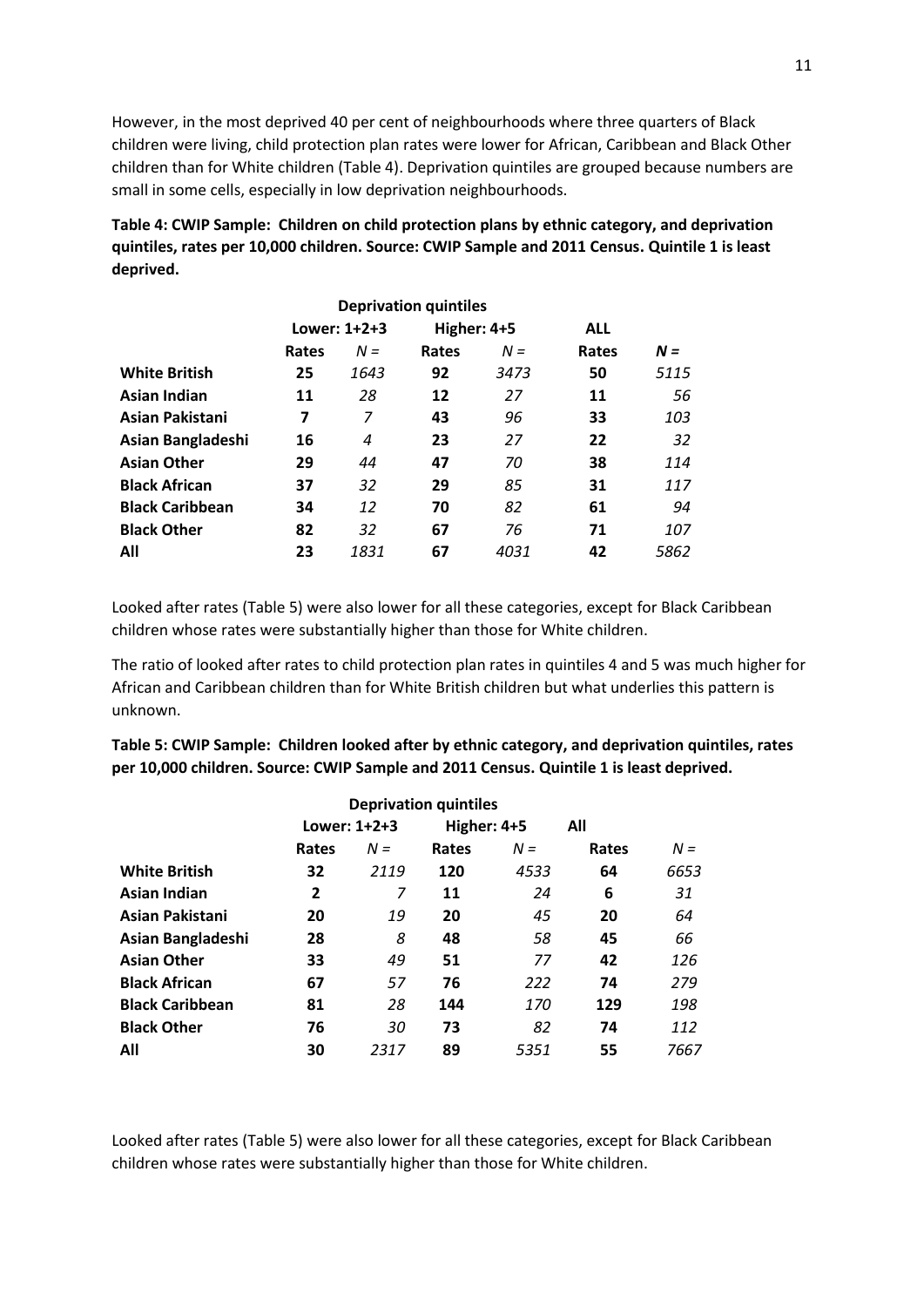The ratio of looked after rates to child protection plan rates in quintiles 4 and 5 was much higher for African and Caribbean children than for White British children but what underlies this pattern is unknown.

Overall child protection plan and looked after rates for all sub-categories of Asian children were significantly lower than for any other category, including White children. It should be noted that the scale of the inequities between children are very large. Overall (Table 3) White children were around two and a half times more likely to be either on a child protection plan or in out-of-home care than Asian children and Black children were three times as likely. Many other differences in rates are multiples rather than percentage points. When deprivation is factored in, Asian children are five times less likely than White children to be looked after in the most deprived 20 per cent of neighbourhoods. These differences have very considerable implications for expenditure as the proportion of ethnic minority children in local authorities varies from around 80 per cent to almost zero. In a local authority with a large proportion of Asian children demand for children's services could be substantially less than in an equivalent local authority with a large proportion of White or Black Caribbean children.

Although, Black African and Black Other children in high deprivation neighbourhoods (quintiles 4 and 5 combined) have lower rates than White children, this obscures large and varied differences between African, Caribbean and Black Other children (Table 4 and 5). Child protection plan rates for African children are less than half those for the other two Black categories, which are similar, but looked after rates are much higher for Caribbean children than for African or Other children. Overall combined child protection plan and looked after rates for Caribbean children in high deprivation neighbourhoods are more than double those for African children.

Similarly, although overall and for each sub-category, Asian children had lower child protection plan and looked after children rates than White children in high deprivation neighbourhoods, there were substantial differences between Indian, Pakistani and Bangladeshi children. Again these differences were not consistent. Pakistani children were around four times more likely than Indian children to be on a child protection plan, and twice as likely as Bangladeshi children. But it was Bangladeshi children who were four times more likely than Indian children in high deprivation neighbourhoods to be in out-of-home care, around twice as likely as Pakistani children. Similar proportions of Indian children were in out-of-home care and on child protection plans, but half as many Pakistani children were looked after as on plans while twice as many Bangladeshi children were. It is difficult to see that simple explanations based on the strength of Asian extended families can explain these puzzling, if not paradoxical, differences.

These variations result in large differences between Black and Asian children in higher deprivation neighbourhoods where the majority live. For example, Pakistani children are much more likely than African children to be on a child protection plan but much less likely to be looked after.

#### **4.4 Demand and Supply: In low deprivation neighbourhoods**

In addition to explaining why disadvantaged White British children were – mostly – more likely to find themselves receiving a children's services intervention, another pattern requires attention. The clear social gradient found for White children – each increase in deprivation being accompanied by an increase in children's services intervention – was much less apparent for children from minority ethnic categories. For example, Table 4 shows that child protection plan rates for Black African, Caribbean and Other children were lower than those for White British children in deprivation quintiles 4 and 5, but substantially higher in the less disadvantaged quintiles 1 to 3. A similar pattern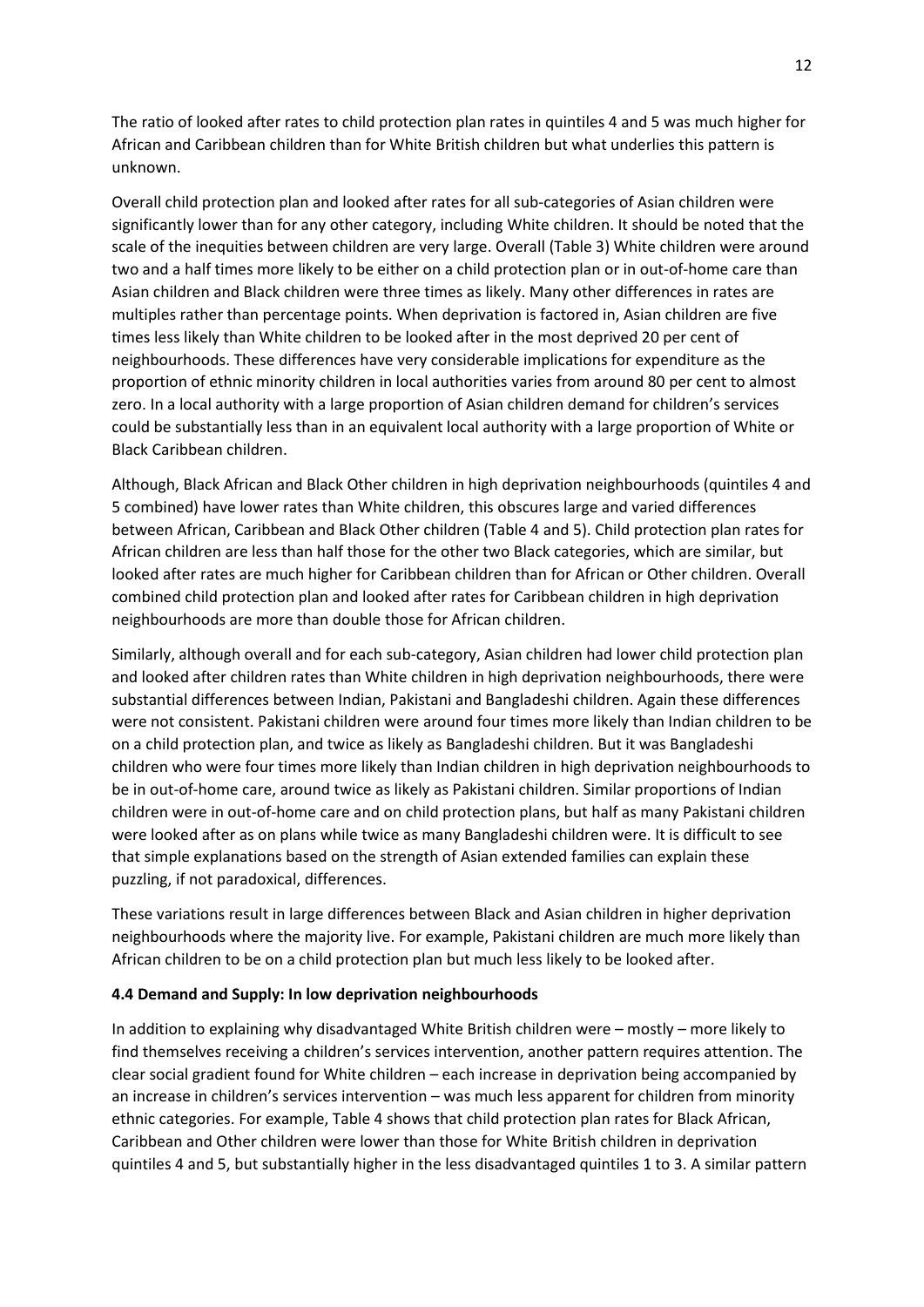applies to looked after children, except for Black Caribbean children. This apparently paradoxical finding may be a product of ascribing family circumstances to IMD scores for small neighbourhoods, but it could be possible that it results from greater institutional discrimination in areas where ethnic minority children are relatively few in number. In quintile 5 neighbourhoods, 8 children in 20 were from a minority ethnic group, but in quintile 1 only 3 in 20.

In low deprivation neighbourhoods (quintiles 1 to 3) White British children again had higher intervention rates than Asian children, although the scale of some of the gaps was smaller. However, for Black children both child protection plan and looked after rates were higher than those for White British children, unlike in the high deprivation quintiles. This may reflect greater visibility of ethnic minority children in areas where they are less populous, perhaps accompanied by more discrimination. However, small numbers (for example, fewer than 100 Asian children on child protection plans in these low deprivation neighbourhoods in our sample) make speculation inappropriate. Further analysis on the impact of ethnic population density will be undertaken and reported subsequently. It is interesting that these findings on the social gradient in England reflect similar patterns recently reported from the US (Kim and Drake, 2018).

#### **4.5 Demand and Supply: Age**

**Children Looked** 

A further dimension – age – also adds detail to this complex picture. Some caution should be adopted in relying on these data as numbers in some cells are small. However, the consistency of the patterns suggests that further exploration of this issue would be valuable. In England, national published data divide children into four main age groups:  $0 - 4$ ;  $5 - 9$ ;  $10 - 15$  and  $16 - 17$ . As can be seen from Table 6, for the majority White British children child protection plan rates on March  $31<sup>st</sup>$ 2015 steadily decreased with age while looked after rates increased so that overall a very similar proportion of children were on either a child protection plan or were looked after in each age group. However, for Mixed, Asian and Black children, the pattern for CP was different with lower rates for 0 to 4 year olds than for 5 to 9 year olds. This increase between pre-school and junior school age groups was found for Indian, Pakistani, Bangladeshi, African and Caribbean children.

| After                    | White | <b>Mixed</b> | Asian | <b>Black</b> |
|--------------------------|-------|--------------|-------|--------------|
| 0 TO 4                   | 42    | 58           | 7     | 30           |
| 5 TO 9                   | 48    | 82           | 13    | 58           |
| 10 TO 15                 | 67    | 114          | 27    | 177          |
| 16 to 17                 | 97    | 174          | 54    | 222          |
|                          |       |              |       |              |
| <b>Children on Child</b> |       |              |       |              |
| <b>Protection Plans</b>  | White | Mixed        | Asian | <b>Black</b> |
| 0 TO 4                   | 67    | 85           | 20    | 50           |
| 5 TO 9                   | 53    | 96           | 26    | 53           |
| <b>10 TO 15</b>          | 34    | 64           | 23    | 70           |
| 16 to 17                 | 12    | 16           | 5     | 13           |
|                          |       |              |       |              |
| <b>CP + CLA Combined</b> | White | Mixed        | Asian | <b>Black</b> |
| 0 TO 4                   | 108   | 143          | 28    | 80           |
| 5 TO 9                   | 101   | 178          | 39    | 110          |

**Table 6: CWIP Sample: Children Looked After, on Child Protection Plans and Combined rates per 10,000 by ethnic category and age. Source: CWIP Sample and 2011 Census.**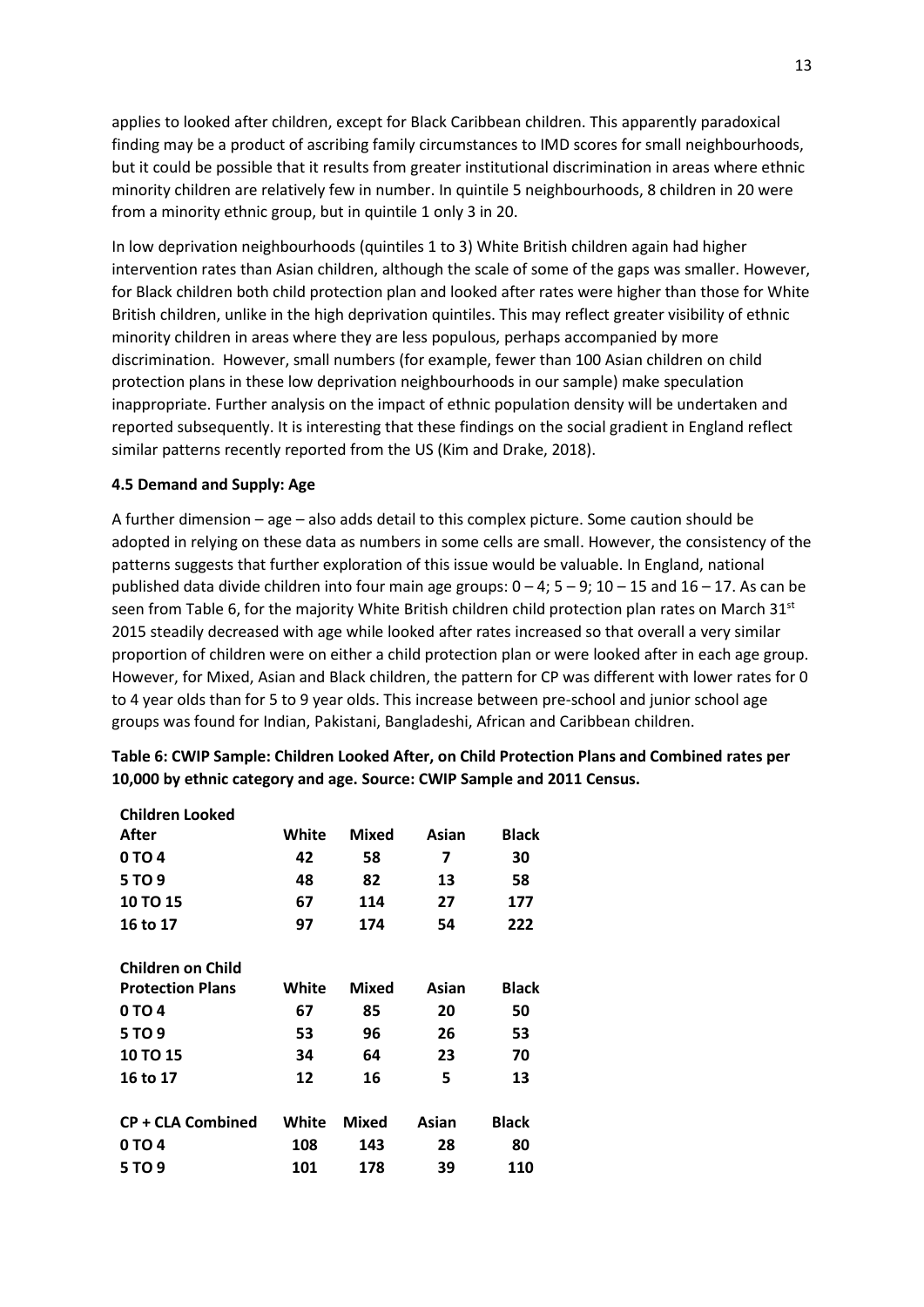| <b>10 TO 15</b> | 101 | 178 | 50 | 247 |
|-----------------|-----|-----|----|-----|
| 16 to 17        | 109 | 190 | 59 | 235 |

For children looked after at a point in time, rates increased in age across all the 4 broad ethnic categories and the seven White, Asian and Black sub-categories highlighted. But the relative rate of increase across age groups was very different: much smaller for White children than for children from minority ethnic groups. The rate of increase is similar for Asian and Black children with proportionately around seven times more 16 to 17 year olds being looked after than 0 to 4 year olds. Although, overall, looked after rates for Asian children are around a third those for White children, rates in the 0-4 age group are six times lower. Amongst 16-17 year olds, by comparison, Asian rates are less than half those of White children. Although, proportionately, half as many 0 to 4 year old African children as White children were being looked after on March 31st 2015, there were proportionately more than twice as many 16 to 17 year olds. And although White British and Black Caribbean looked after rates for the 0-4 age group were similar, at age 16-17 there were three times as many identified as Caribbean, with one young person in 30 being in out-of-home care.

#### **4.6 Demand and Supply: placement with extended family**

One final piece of relevant evidence that emerged from the CWIP study was an examination of the proportion of children who were looked after children in legal terms but, in practice, placed not in foster or residential care but with either one or both parents or with a relative or family friend (Table 7). The proportions of such placements vary considerably between the four UK countries of England, Northern Ireland, Scotland and Wales (Bywaters et al., 2018b). The overall percentage of looked after children in residential or foster care was similar between ethnic groups, between 81% and 85% (Table 7), but there was a sign that there might be differences related to ethnicity and deprivation. Amongst children living in the most deprived quintile, 25% of Asian looked after children were living with a parent, relative or friend compared to 15% or 16% of White and Black children respectively. Numbers were too small in this sample to test whether these differences are significant.

|              | Living with a<br>parent or parents<br>(%) | Living with a<br>relative or family<br>friend (%) | In foster or<br>residential care<br>(%) |
|--------------|-------------------------------------------|---------------------------------------------------|-----------------------------------------|
| White        | 4                                         | 11                                                | 84                                      |
| <b>Mixed</b> | 4                                         | 15                                                | 81                                      |
| Asian        | 7                                         | 10                                                | 83                                      |
| <b>Black</b> | 4                                         | 11                                                | 85                                      |

|                               | Table 7: CWIP Sample: Percentage of Looked After Children living with parents or with relatives or |
|-------------------------------|----------------------------------------------------------------------------------------------------|
| friends. Source: CWIP sample. |                                                                                                    |

#### **5. Discussion**

The level of detail described above can make it difficult to see the wood from the trees. But not to consider the complexity risks the possibility of reaching dubious conclusions such as the simplistic proposition that Black children are over-represented in children social care services. In this discussion, we attempt to clarify how the evidence relates to the theoretical framework proposed above, identify aspects that this evidence does and does not address, and draw out implications for future research agendas.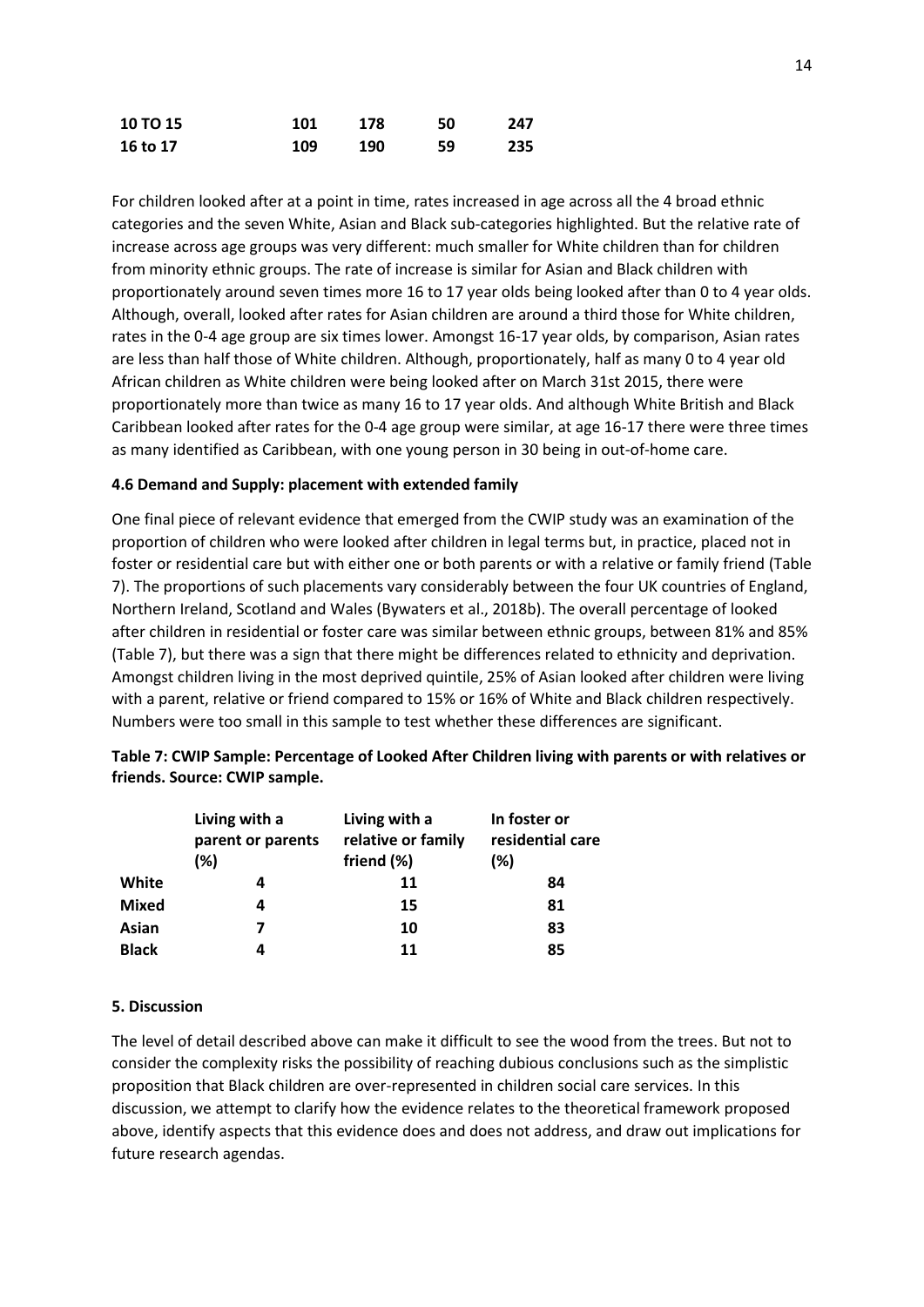# **5.1 Artefactual issues**

The extent of apparent inequity between children from different ethnic backgrounds living in differing socio-economic circumstances underlines the case for much more extensive, detailed and reliable research. These inequities have major potential implications for the allocation of resources within children's social care services and allied social policy areas. If the looked after children rates for all children in England matched those of Asian Indian children, the numbers in care would be decimated: reduced to a tenth of the current level.

This renders more urgent the task of addressing the key data issues which have been identified earlier. Ideally there needs to be:

- work to minimise the limitations of the categorisation system, including consideration of additional dimensions to identity such as religion and first language, as well as testing whether categories are recorded consistently;
- data which records the demographic and socio-economic circumstances in which children in contact with services are being brought up, at the level of the family or household, the community and the neighbourhood;
- in the absence of household level data, research to test whether using neighbourhood IMD scores as a proxy for socio-economic circumstances is equally valid across ethnic categories; and
- accurate and current population data, so that valid comparisons can be made between ethnic categories and sub-categories.

Because of the complexities involved, routine data collection or quantitative research studies need to be of sufficient scale to evaluate the interactions of multiple dimensions such as ethnicity, deprivation and age.

# **5.2 Demand**

Keeping in mind the limitations just discussed, this paper has presented new evidence from a large representative study in England that socio-economic conditions are a central dimension in a child's chances of experiencing a very difficult childhood. In every ethnic sub-category with the exception of the Black Other group, children living in quintiles 4 and 5, the most deprived neighbourhoods, had a greater chance of a high end children's services intervention than children in quintiles 1 to 3. Overall, children in the 40 per cent highest deprivation neighbourhoods were three times more likely to be on a child protection plan or to be in out-of-home care than those in the 60% lowest deprivation neighbourhoods.

Socio-economic conditions are a necessary part of any explanation of ethnic inequities but they are also insufficient as large differences have also been demonstrated between broad ethnic categories and between sub-categories. The new data support previous evidence of an 'Asian paradox'. Although, overall, Asian children in England are much more likely than White British children to be living in deprived neighbourhoods, they are much less likely to find themselves on child protection plans or being looked after. Moreover, when controlled for a proxy measure of family socioeconomic circumstances, Asian Indian, Pakistani and Bangladeshi children are less likely to be the subjects of children's services interventions across all socio-economic levels, not only amongst the most disadvantaged families.

However, the data also provide some paradoxical evidence about Black children, particularly as they relate to the Black African and Black Other categories which, together, make up 70 per cent of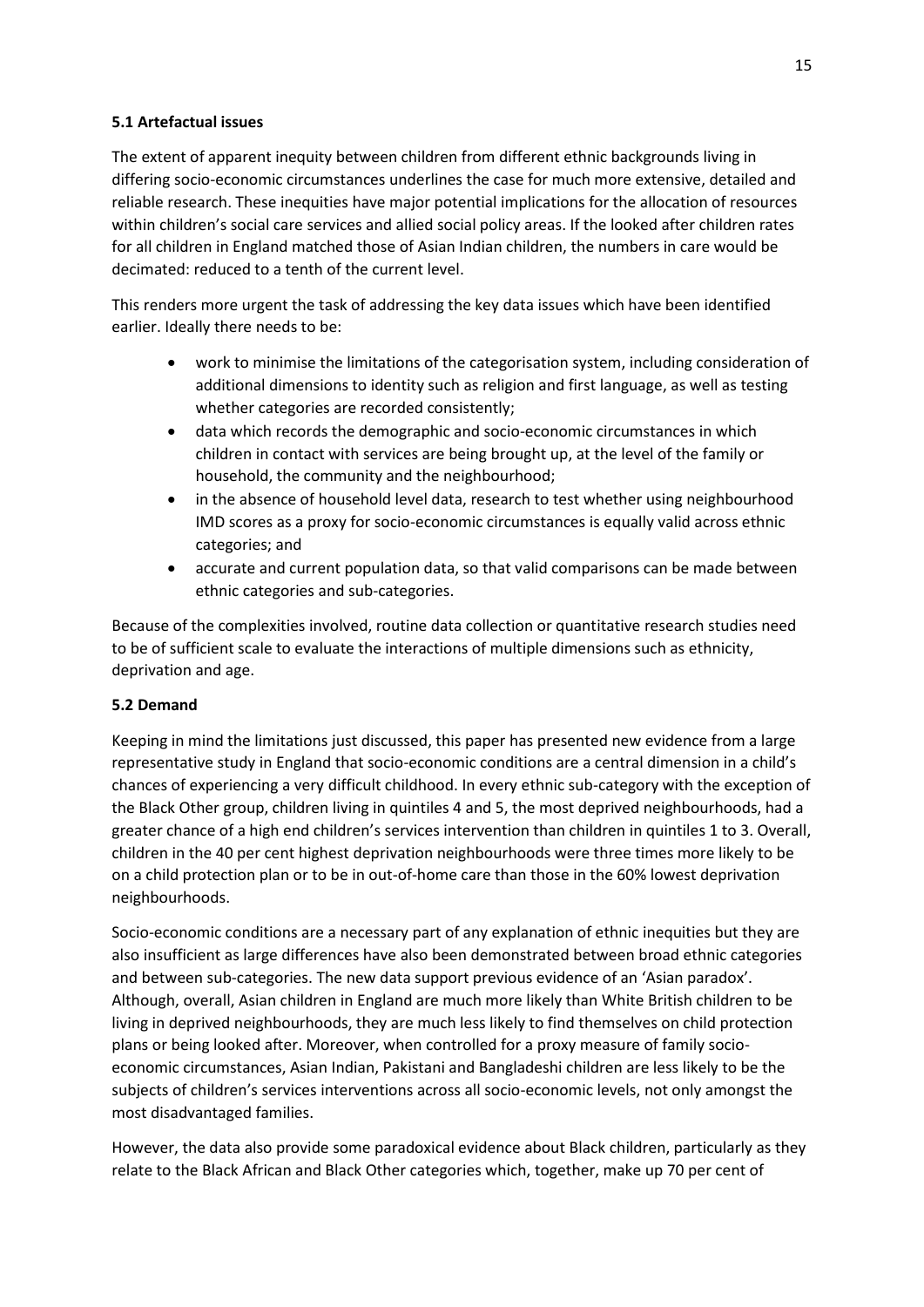children identified as Black. In the most deprived 40 per cent of neighbourhoods (quintiles 4 and 5), protection plan and looked after rates for these two Black sub-categories are significantly lower than for White British children. The headline evidence of Black over-representation in the child protection system is primarily evidence of much greater economic disadvantage. Of course, this economic disadvantage is an issue of social justice in its own right, with significant consequences for child welfare.

There are several aspects of the argument about the relationship of demand to socio-economic conditions which need further exploration. First, why, in the high deprivation neighbourhoods, are maltreatment and out-of-home care rates so different between White British, Asian and Black children (or Hispanic and Black children in the USA). To take the extreme example, in the high deprivation neighbourhoods looked after children rates for Black Caribbean children were over 20 times higher than for Asian Indian children. Why do difficult socio-economic conditions appear to impact differently on different ethnic populations?

Second, why are differences in intervention rates so large between sub-categories within the Asian and Black populations? Black Caribbean children in the higher deprivation neighbourhoods where almost 80 per cent of them were living were twice as likely as Black African children to be either on a child protection plan or in out-of-home care. Asian Bangladeshi children were three times as likely as Asian Indian children to be the subject of these interventions. It would be valuable to explore exactly what it is about the combination of socio-economic context (for example, income, employment, housing, debt, the environment) and ethnic category that contributes to differential child welfare interventions (Slack et al., 2011). A simple model could suggest that a combination of racial discrimination and difficult economic conditions would be expected to create more stress on families in minority ethnic populations leading to higher intervention rates, but this is not what the evidence shows, either between or within ethnic categories.

Just as a simple socio-economic circumstances model cannot adequately explain complex patterns of demand in high deprivation neighbourhoods, neither does a simple 'extended family' or 'culture' explanation. The degree of difference, after controlling for deprivation, between Indian and Pakistani or Bangladeshi rates is as great as or greater than the difference between Pakistani and Bangladeshi and White British rates. Are extended family support systems likely to be four times stronger in Indian than Bangladeshi families in the high deprivation neighbourhoods? If there are family or cultural factors at work, more work is required to tease out key factors of difference between the sub-categories as well as between minority and majority populations. For example, are patterns of marriage or co-habitation (for example, age at first marriage, marriage partner choice, housing when married, acceptability of separation) different and, if so, in what ways and to what extent? Are patterns of education, health and the nature and security of employment or other income significant factors? Are alternative support systems from extended family members, friends, neighbourhoods or communities differentially distributed? Are levels of substance use, domestic violence, and teenage pregnancy more prevalent in some populations than others, as a result of what causal factors and with what consequences for child welfare?

Our data cannot provide answers to these questions or evidence about patterns of resilience, refusal or resistance within different communities.

## **5.3 Supply**

We did not collect direct evidence about individual or systemic bias in service systems, for example, by testing staff attitudes or decision making. But the evidence about comparative intervention rates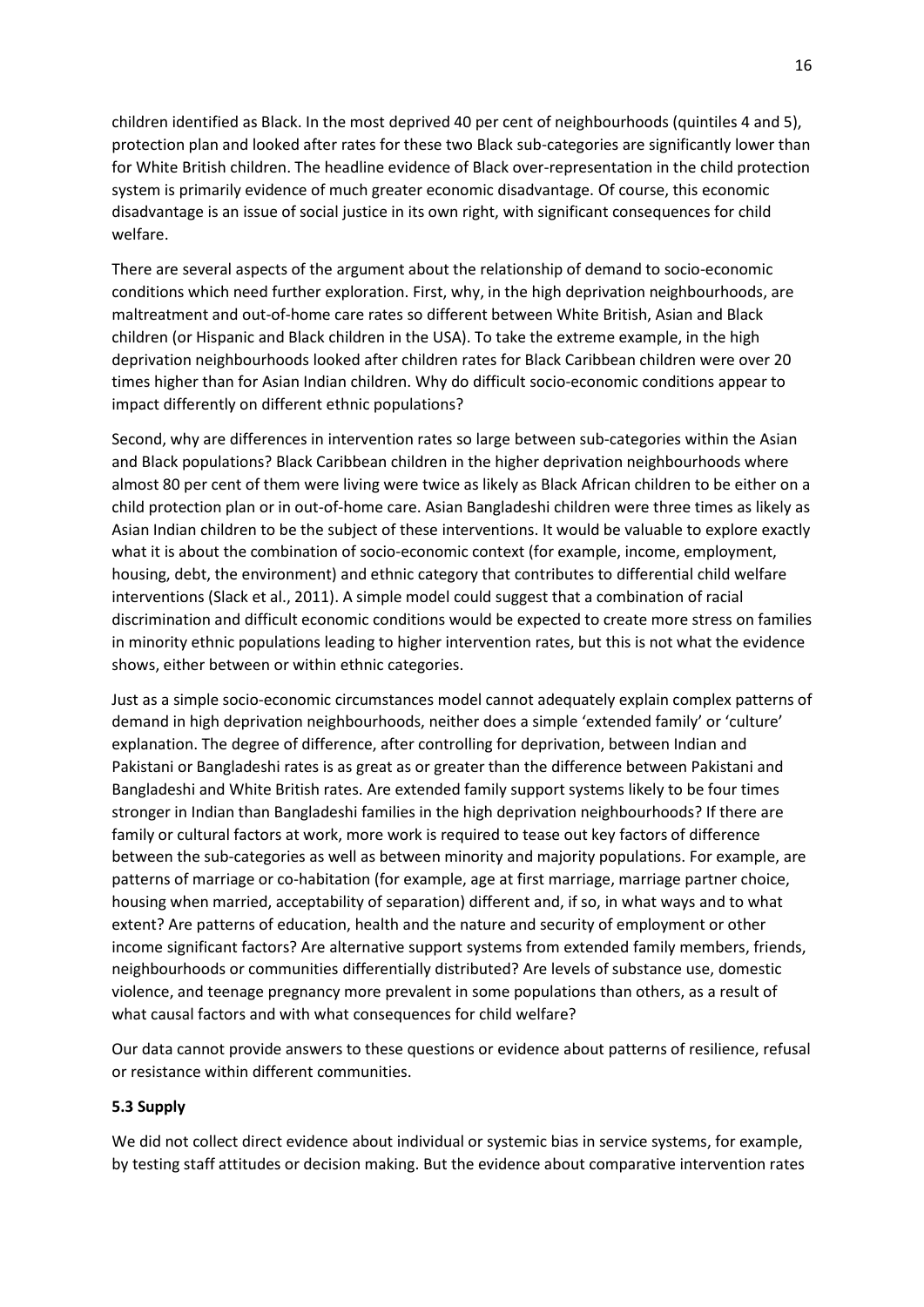in high deprivation and low deprivation neighbourhoods may suggest that systemic bias occurs when there is a small proportion of ethnic minority children in a population. In the low deprivation neighbourhoods (quintiles 1-3) less than one child in fifty was Black, compared to one in eleven in the high deprivation neighbourhoods and less than one child in 60 was Pakistani or Bangladeshi compared to one in seventeen. Our evidence does suggest there may be a statistical relationship between density and intervention rates. Asian rates are closer to White rates in the low deprivation neighbourhoods than in the high deprivation. Black rates are higher than White in the low deprivation neighbourhoods, but lower in the high deprivation. It might be that ethnic minority children stand out more when they form a smaller proportion of the whole or that staff are more cautious or less skilled in working with ethnic minority families. These are issues which require further testing.

However, given the limitations in the data outlined above, some caution must be exercised in reaching conclusions. It is possible, for example, that these patterns in the low deprivation neighbourhoods reflect the wider 'Inverse Intervention Law' (Bywaters et al., 2015; Hood et al., 2016) which found that in every quintile of neighbourhood deprivation, low average deprivation local authorities were intervening more frequently than high deprivation ones. Recent evidence suggests that the primary factor underlying the Inverse Intervention Law may be that high average deprivation local authorities have less funding relative to demand than low deprivation local authorities, leading to a greater propensity to deflect referrals away from statutory child protection services (Bywaters et al., 2018a; 2018b). In the low deprivation neighbourhoods (quintiles 1 – 3), less than 20 percent of all children in this representative sample lived in high average deprivation local authorities. But in the high deprivation neighbourhoods (4 - 5) the picture was reversed with almost 80 per cent living in high average deprivation local authorities. So relative levels of funding could be a factor in addition to or rather than ethnic minority population density. This would be evidence of systemic bias not on grounds of ethnicity, but because the allocation of funding between local authorities insufficiently reflected the impact of family socio-economic circumstances on demand. In part this would reflect the findings of Ben Arieh (2014) for Jewish and Arab populations in Israel.

Another systematic difference in the provision of services between ethnic groups was seen in the patterns by age group. There are two main issues here. First, a great deal of emphasis in service provision in recent years has been placed on identifying and intervening with young children, before they reach school age, in order to prevent later problems. For White children, child protection plan rates are highest amongst this age group. But this was not the case for Mixed, Asian or Black children. It is unclear what might be the cause or consequence of this lower level access to early years involvement. No evidence is available from this study about whether this might reflect different patterns of parenting or different levels of extended family support compared to White families. But the range of ethnic categories involved makes a single 'family' or 'culture' explanation unlikely. An alternative explanation might be lower levels of surveillance of ethnic minority children prior to school, perhaps a consequence of reduced levels of access to non-universal pre-school services, but this hypothesis too requires testing.

Care rates on a single day, as our study collected, cumulate with age. The rate includes children who have relatively recently entered care and those who have been in care for extended periods. So rates are usually higher in older age groups. For Asian and Black children the rates in ages 16-17 were over seven times greater than at age  $0 - 4$ , but they were less than two and a half times greater for White children. Our study did not have the data to show to what extent these discrepant ratios were the result of differential rates of entry, length of stay or exit from care. Although some unaccompanied asylum seekers or children trafficked from overseas may increase entry rates in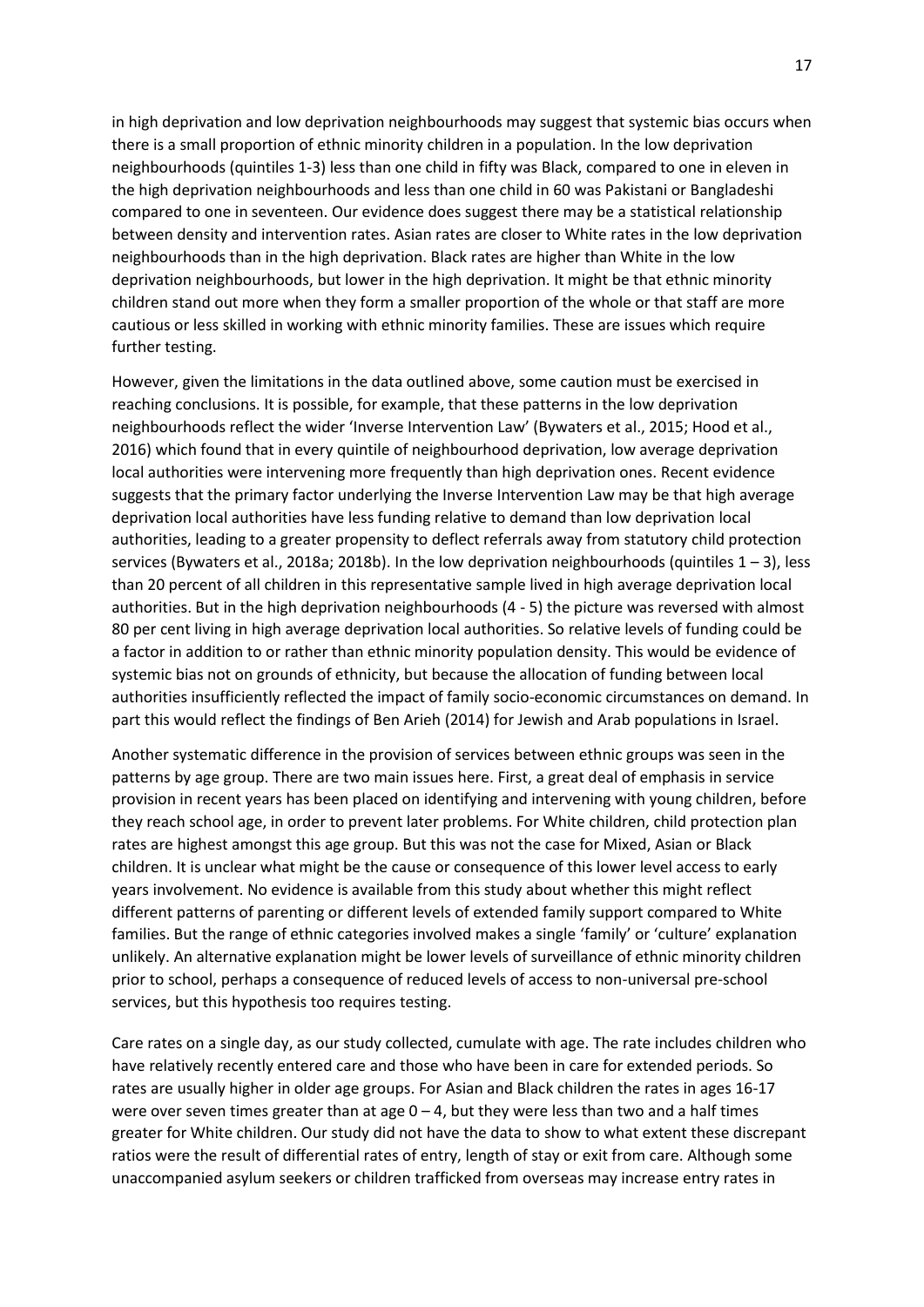older children from ethnic minority groups, few of these will be identified as Black Caribbean, the sub-category with the highest 16-17 year old rate. The effect of differential experiences of the education and criminal justice systems may be a factor as children age and the gap between their aspirations and their opportunities becomes increasingly wide. This may affect levels of entry to care. But, alternatively or in addition, children's chances of exit from care may be a key factor. Children can exit care by returning home, entering adoption or special guardianship order status as well as aging out of care. Returning home may be, in part, a function of the resources available to parents. Parents, for example, without recourse to public funds may find it difficult to create the conditions for family re-unification. Most of these parents will be from minority ethnic groups but while their circumstances are profoundly difficult, numbers are relatively small. Access to appropriate housing and employment will also be patterned by ethnicity. Adoption rates have been persistently higher for White children over decades, and our data suggest that, proportionately, around twice as many White as Black children were in care and being processed towards adoption. Adoption was virtually unknown for Indian children in our sample. No published data is available about the ethnicity of children on Special Guardianship Orders whether with previous foster carers or extended family. What institutional or professional decision making processes lie behind these patterns is as yet unclear. Moreover, the relatively high rates of Black and Asian 16 -17 year olds in care suggests a need for further research into the experiences of and outcomes for care leavers which takes ethnicity as a key variable (Barn 2005).

#### **6. Conclusions**

The idea of a simple 'Asian paradox' in England to parallel an 'Hispanic paradox' in the USA is not an adequate description of these findings, although Asian Indian, Pakistani and Bangladeshi children were found to have significantly and substantially lower child protection plan and looked after children rates than White British children both when comparing similar socio-economic circumstances and overall. The description seems inadequate in a number of ways. First, in the most disadvantaged 40 per cent of neighbourhoods in England the 'paradox' applied to children in Black African and Black Other categories as well. Second, very large differences were found between the Asian sub-categories and between the Black sub-categories. Third, intervention rates also seemed to be patterned by a combination of ethnicity and age.

The differences in rates and patterns between Indian, Pakistani and Bangladeshi children and between Black African, Caribbean and Black Other children raise questions about under what circumstances it is valuable to continue to group published data on these children into the broad Asian or Black categories. This may obscure more than it reveals, supporting simplistic explanations like the role of extended families while hiding profoundly different circumstances and experiences.

However, sufficient large and significant differences of various kinds were found to reinforce the case for urgent attention to be paid by policy makers and researchers to understanding key issues and to identify areas requiring action. The complexity of the data and the underlying social circumstances is no excuse for a lack of attention in research, policy or practice to the evidence of profound inequities.

None of the broad explanations (for example, artefactual, socio-economic, culture or institutional bias) are supported as single causes. As is entirely to be expected, it is clear that causation is multifactorial, even in the absence of sufficient data relevant to all arguments.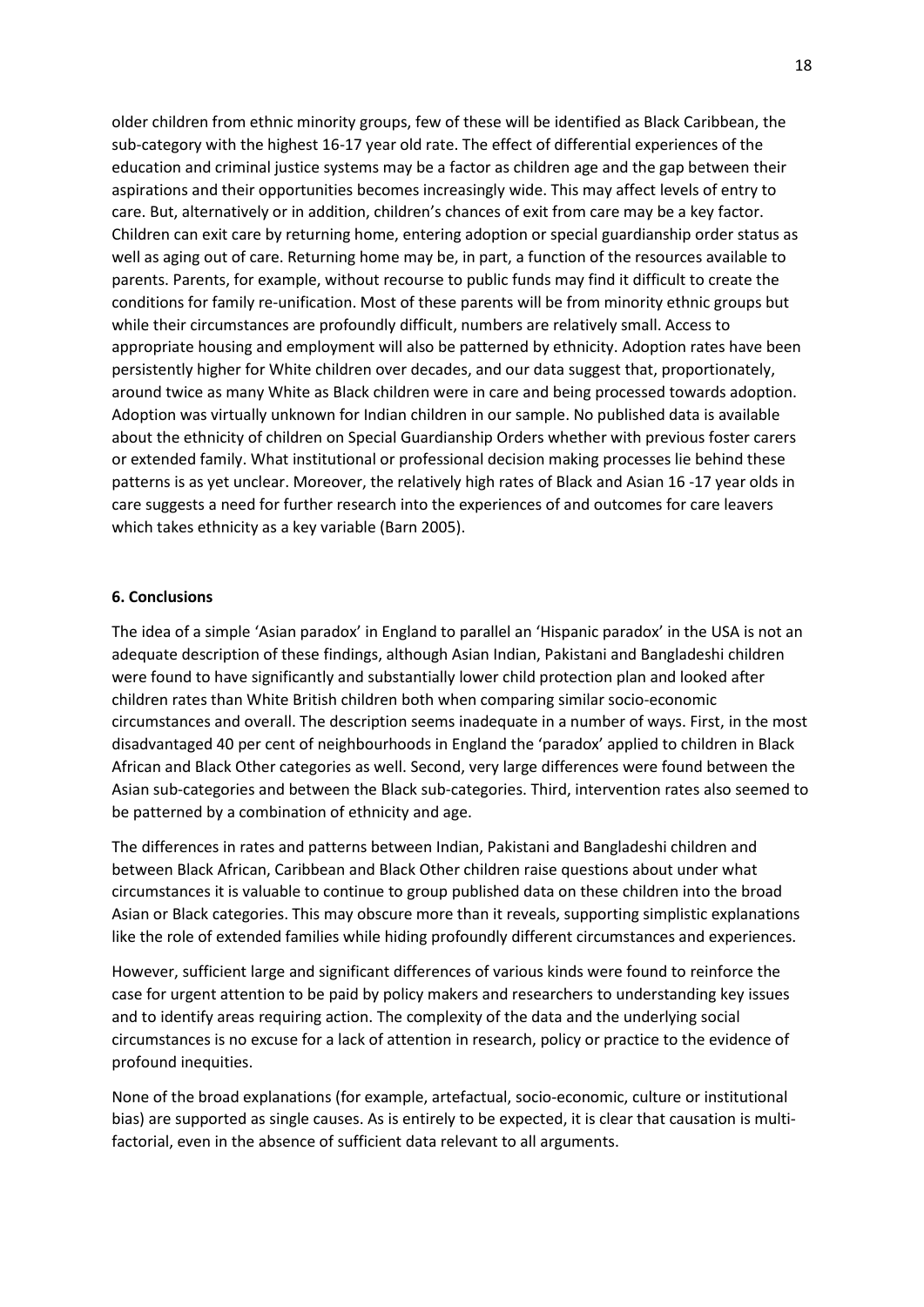The inequities identified here should not be viewed as simply negative. Relatively low rates in some ethnic sub-categories may indicate ways in which child abuse and neglect and the separation of children from their parents can be avoided. Lower rates, while always subject to careful consideration of needs missed, should be seen as opportunities for learning about policy and practice.

Nor should the patterns identified be viewed as inevitable. For example, there have been profound changes over the past twenty years in the educational attainment gaps between White and ethnic minority children in England. What is required for children's services is a clear identification of the problem, the will to take action to reduce childhood inequities and a persistent commitment to greater social justice.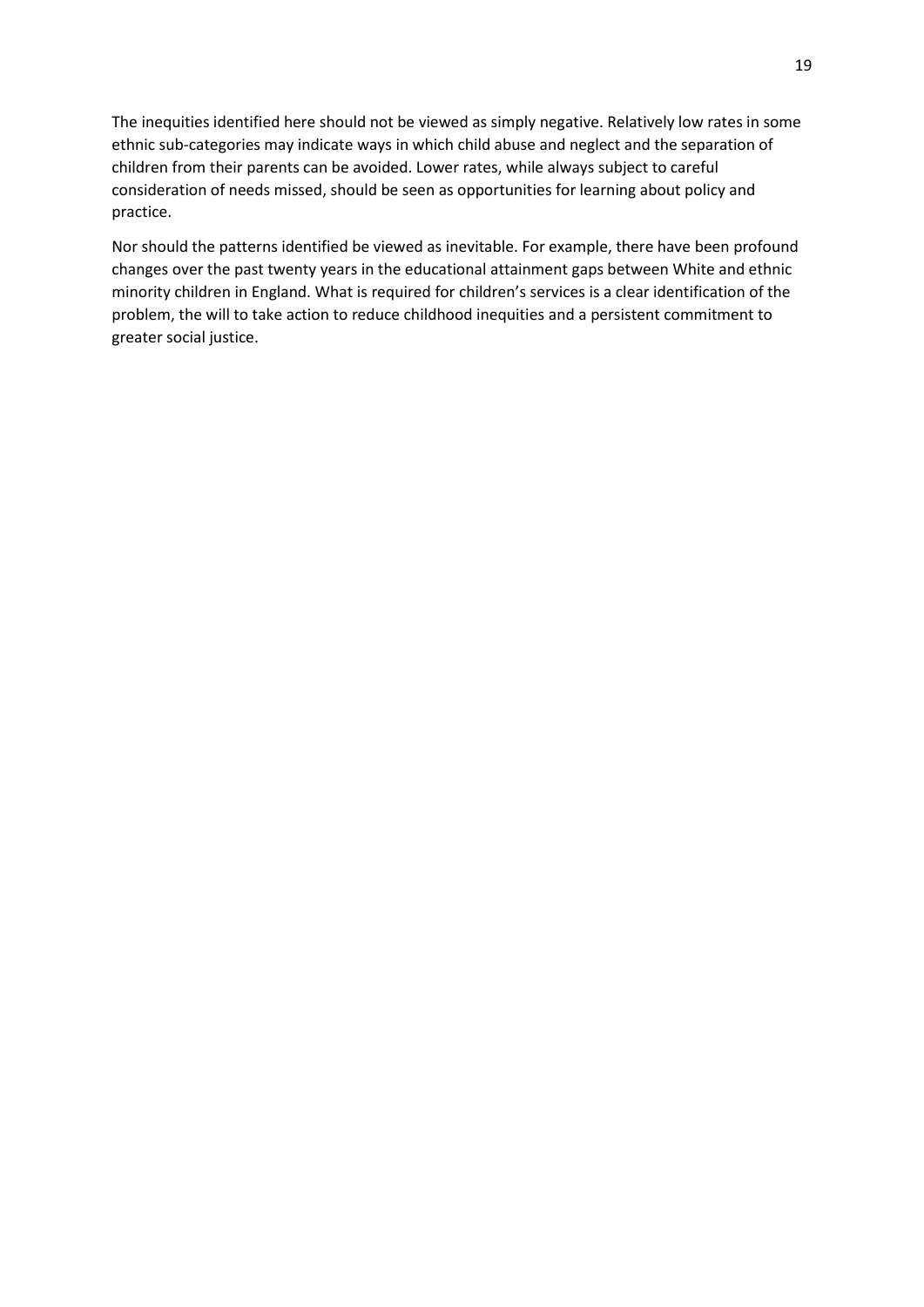## **References**

Acevedo-Garcia, D., and Bates, L. M. (2008). Latino health paradoxes: Empirical evidence, explanations future research and implications. In H. Rodríguez, R. Sáenz, and C. Menjívar (Eds.), Latinas/os in the United States: Changing the face of America, New York: Springer.

Arruabarrena, I., de Paúl, J., Indias, S., and García, M. (2016). Racial/ethnic and socio-economic biases in child maltreatment severity assessment in Spanish child protection services caseworkers. Child and Family Social Work, (February),<http://doi.org/10.1111/cfs.12271>

Barn, R., Andrew, L. and Mantovani, N. (2005) Life After Care: A Study about the Experiences of Young People from Different Ethnic Groups, York, Joseph Rowntree Foundation.

Ben-Arieh, A. (2014). Community characteristics, social service allocation, and child maltreatment reporting. Child Abuse & Neglect. http://doi.org/10.1016/j.chiabu.2014.08.018

Bernard, C., and Gupta, A. (2008). Black African children and the child protection system. British Journal of Social Work, 38(3), 476–492[. http://doi.org/10.1093/bjsw/bcl370](http://doi.org/10.1093/bjsw/bcl370)

Bernard, C. and Harris, P. (eds.) (2016) Safeguarding Black Children. London: Jessica Kingsley.

Biehal, N., Baldwin, H., Cusworth, L., Wade, J., and Allgar, V. (2018). In-home support or out of home care? Thresholds for intervention with abused and neglected children. Children and Youth Services Review, 89, April, 263–271.<http://doi.org/10.1016/j.childyouth.2018.04.041>

Bywaters, P., Brady, G., Sparks, T., Bos, E., Bunting, L., Daniel, B., Featherstone, B., Morris, K. & Scourfield, J. (2015). Exploring inequities in child welfare and child protection services: Explaining the "inverse intervention law." Children and Youth Services Review, 57. <http://doi.org/10.1016/j.childyouth.2015.07.017>

Bywaters, P., Bunting, L. , Davidson, G. , Hanratty,J. , Mason, W. , McCartan, C. and Steils, N. (2016) The relationship between poverty, child abuse and neglect: an evidence review. York: Joseph Rowntree Foundation. [https://www.jrf.org.uk/report/relationship-between-poverty-child-abuse](https://www.jrf.org.uk/report/relationship-between-poverty-child-abuse-and-neglect-evidence-review)[and-neglect-evidence-review](https://www.jrf.org.uk/report/relationship-between-poverty-child-abuse-and-neglect-evidence-review) 

Bywaters, P., Kwhali, J., Brady, G., Sparks, T. and Bos, E. (2017) Out of sight, out of mind: ethnic inequalities in child protection and out-of-home care intervention rates. British Journal of Social Work 47, 7, 1884–1902[, https://doi.org/10.1093/bjsw/bcw165](https://doi.org/10.1093/bjsw/bcw165)

Bywaters, P., Brady, G., Bunting, L., Daniel, B., Featherstone, B., Jones, C., Morris, K, Scourfield, J., Sparks, T., Webb, C. (2018a) Inequalities in English child protection practice under austerity: a universal challenge? Child and Family Social Work 23, 53–61 DOI: 10.1111/cfs.12383

Bywaters, P., Scourfield, J., Jones, C., Sparks, T., Elliott, M., Hooper, J., McCarten, C., Shapira, M., Bunting, L., Daniel, B. (2018b). Child welfare inequalities in the four nations of the UK. Journal of Social Work.<https://doi.org/10.1177/>

Dominelli, L. (1997) Anti-racist social work. Basingstoke: Macmillan.

Drake, B., Jolley, J. M., Lanier, P., Fluke, J., Barth, R. P., and Jonson-Reid, M. (2011). Racial bias in child protection? A comparison of competing explanations using national data. Pediatrics, 127(3), 471–8.<http://doi.org/10.1542/peds.2010-1710>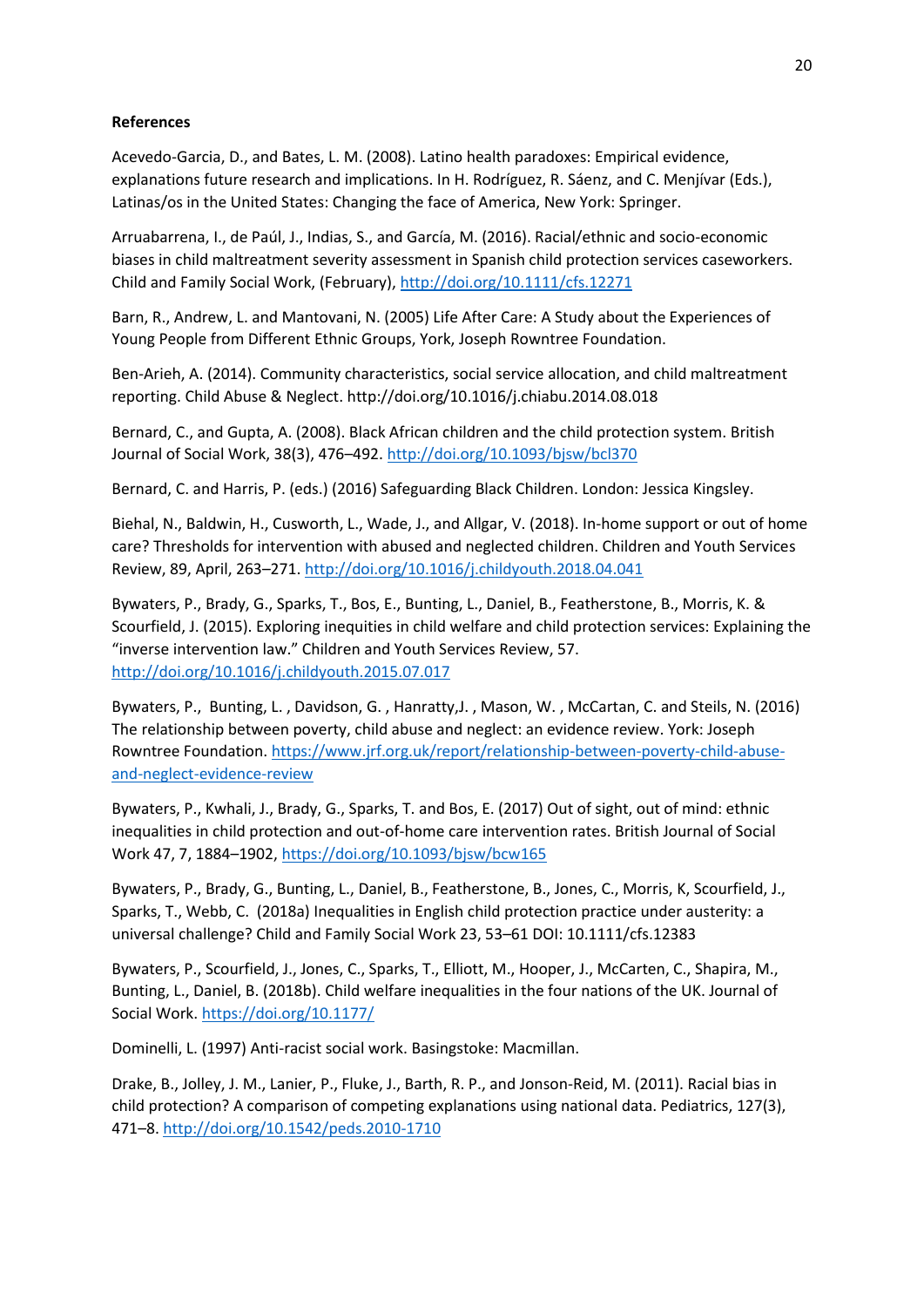Drake, B., and Rank, M. (2009). The racial divide among American children in poverty: Reassessing the importance of neighborhood. Children and Youth Services Review, 31, 1264–1271. <https://doi.org/10.1016/j.childyouth.2009.05.012>

Eckenrode, J., Smith, E. G., McCarthy, M. E., and Dineen, M. (2014). Income inequality and child maltreatment in the United States. Pediatrics, 133(3), 454–61. [http://doi.org/10.1542/peds.2013-](http://doi.org/10.1542/peds.2013-1707) [1707](http://doi.org/10.1542/peds.2013-1707) 

Fallon, B., Chabot, M., Fluke, J., Blackstock, C., MacLaurin, B., and Tonmyr, L. (2013) Placement decisions and disparities among Aboriginal children: Further analysis of the Canadian incidence study of reported child abuse and neglect part A: Comparisons of the 1998 and 2003 surveys. Child Abuse and Neglect, 37(1), 47–60.<http://doi.org/10.1016/j.chiabu.2012.10.001>

Forrester, D., Westlake, D. and Glynn, G. (2012) Parental resistance and social worker skills: towards a theory of motivational social work. Child and Family Social Work, 17: 118-129. <http://doi:10.1111/j.1365-2206.2012.00837.x>

Franzini, L., Ribble, J. C., and Keddie, A. M. (2001) Understanding the Hispanic paradox. Ethnicity and Disease, 11(3), 496–518.

Gonzalez-Burchard E. (2005) Latino populations: a unique opportunity for the study of race, genetics and social environment in epidemiological research. American Journal of Public Health. 2005;95(12); 2161–2168.

Gupta, A. and Featherstone, B. (2016) What about my dad? Black fathers and the child protection system, Critical and Radical Social Work, 4 (1), 77-91. : <https://doi.org/10.1332/204986015X14502659300361>

Hill, R. (2006) Synthesis of research on disproportionality in child welfare: an update. Casey- CSSP Alliance for Racial Equity in the Child Welfare System. [http://www.racemattersconsortium.org/docs/BobHillPaper\\_FINAL.pdf](http://www.racemattersconsortium.org/docs/BobHillPaper_FINAL.pdf) 

Hood, R., Goldacre, A., Grant, R., and Jones, R. (2016). Exploring Demand and Provision in English Child Protection Services. British Journal of Social Work, (April)[, http://doi.org/10.1093/bjsw/bcw044](http://doi.org/10.1093/bjsw/bcw044) 

Hyslop, I., and Keddell, E. (2018). Outing the Elephants : Exploring a New Paradigm for Child Protection Social Work, Social Sciences 1–13[. http://doi.org/10.3390/socsci7070105](http://doi.org/10.3390/socsci7070105) 

Kim, H., and Drake, B. (2018) Child maltreatment risk as a function of poverty and race / ethnicity in the USA, International Journal of Epidemiology, (February), 1–8. <https://doi.org/10.1093/ije/dyx280>

Maguire-Jack, K., Lanier, P., Johnson-Motoyama, M., Welch, H., and Dineen, M. (2015). Geographic variation in racial disparities in child maltreatment: The influence of county poverty and population density. Child Abuse and Neglect, (September), 0-13[. http://doi.org/10.1016/j.chiabu.2015.05.020](http://doi.org/10.1016/j.chiabu.2015.05.020)

McGlade, M., Saha, S., and Dahlstrom, M. (2004) The Latina paradox: an opportunity for restructuring prenatal care delivery. Am J Public Health, 94 (12):2062–2065

Mclaughlin, M., and Jonson-Reid, M. (2017). Children and Youth Services Review The relationship between child welfare financing , screening , and substantiation. Children and Youth Services Review, 82(June), 407–412.<http://doi.org/10.1016/j.childyouth.2017.10.013>

Owen, C., and Statham, J. (2009) Disproportionality in Child Welfare. London: Institute of Education, University of London.